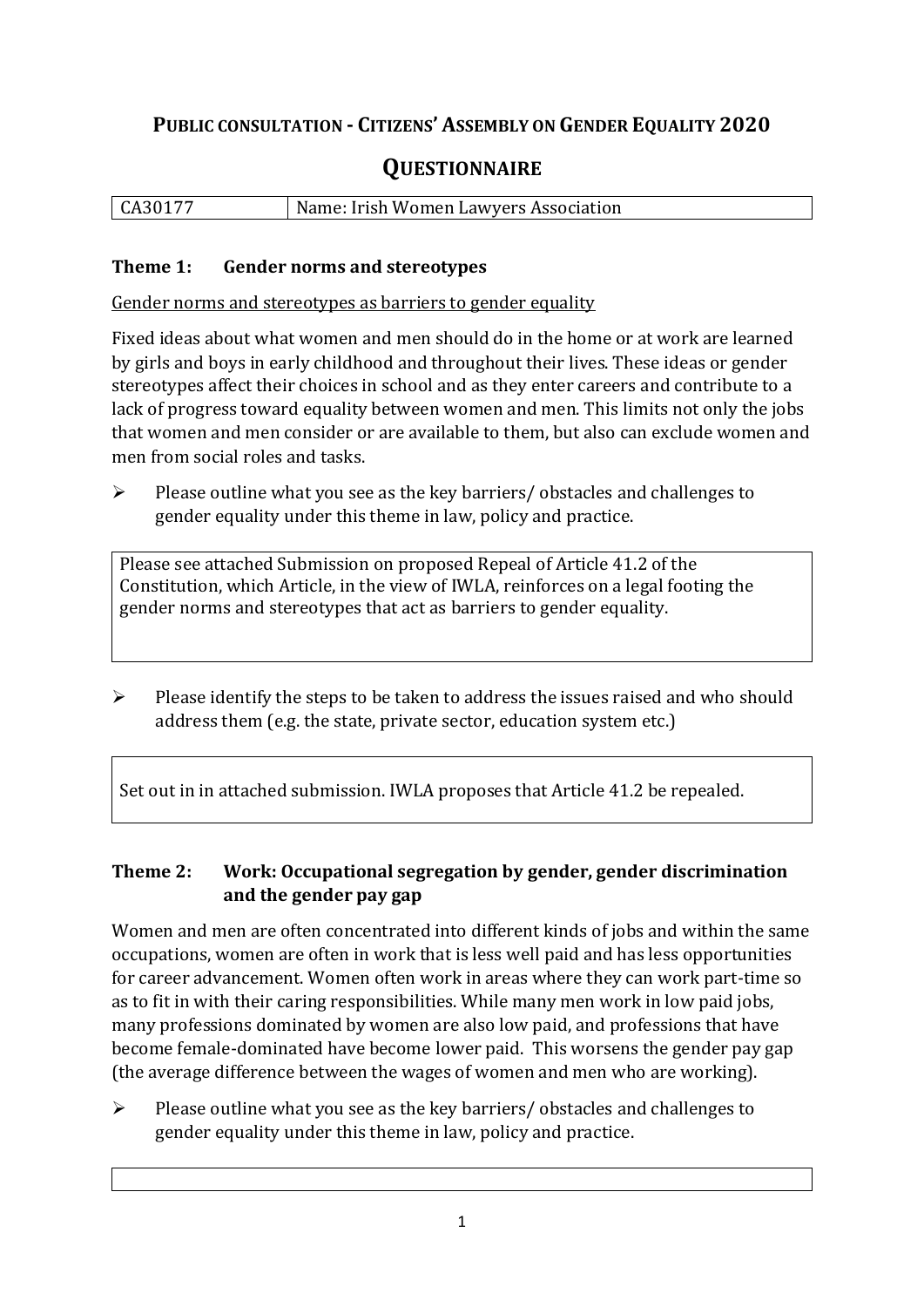Please see attached 2 submissions on this theme:

- (i) Proposed legislative changes in compliance with EU law to introduce positive action measures to address gender inequality in employment and occupation.
- (ii) Measures to address the gender pay gap in the legal sectors
- ➢ Please identify the steps to be taken to address the issues raised and who should address them (e.g. the state, private sector, education system etc.)

#### **Theme 3. Care, paid and unpaid, as a social and family responsibility**

Care -- the social responsibility of care and women and men's co responsibility for care, especially within the family

Women remain disproportionately responsible for unpaid care and often work in poorly paid care work. For working parents or [lone parents,](https://aran.library.nuigalway.ie/bitstream/handle/10379/6044/Millar_and_Crosse_Activation_Report.pdf?sequence=1&isAllowed=y) balancing paid work with parenting and or caring for older and dependent adults presents significant challenges. Women are [most disadvantaged by these challenges,](https://eige.europa.eu/gender-equality-index/game/IE/W) yet men also suffer from lack of opportunities to share parenting and caring roles. Despite recent legislation and policy initiatives to support early years parental care, [inequalities in the distribution of unpaid](https://www.ihrec.ie/app/uploads/2019/07/Caring-and-Unpaid-Work-in-Ireland_Final.pdf)  [care](https://www.ihrec.ie/app/uploads/2019/07/Caring-and-Unpaid-Work-in-Ireland_Final.pdf) continue between women and men. The cost of childcare has been identified as a particular barrier to work for women alongside responsibilities of caring for older relatives and dependent adults.

➢ Please outline what you see as the key barriers/ obstacles and challenges to gender equality under this them in law, policy and practice.

As a member of the National Women's Council of Ireland, IWLA supports the position advanced by NWCI on this theme. We make no further submission.

 $\triangleright$  Please identify the steps to be taken to address the issues raised and who should address theme (e.g. the state, private sector, education system etc.)

See above.

#### **Theme 4: Women's access to, and representation in, public life and decision making**

Ensure women's participation and representation in decision-making and leadership in the workplace, political and public life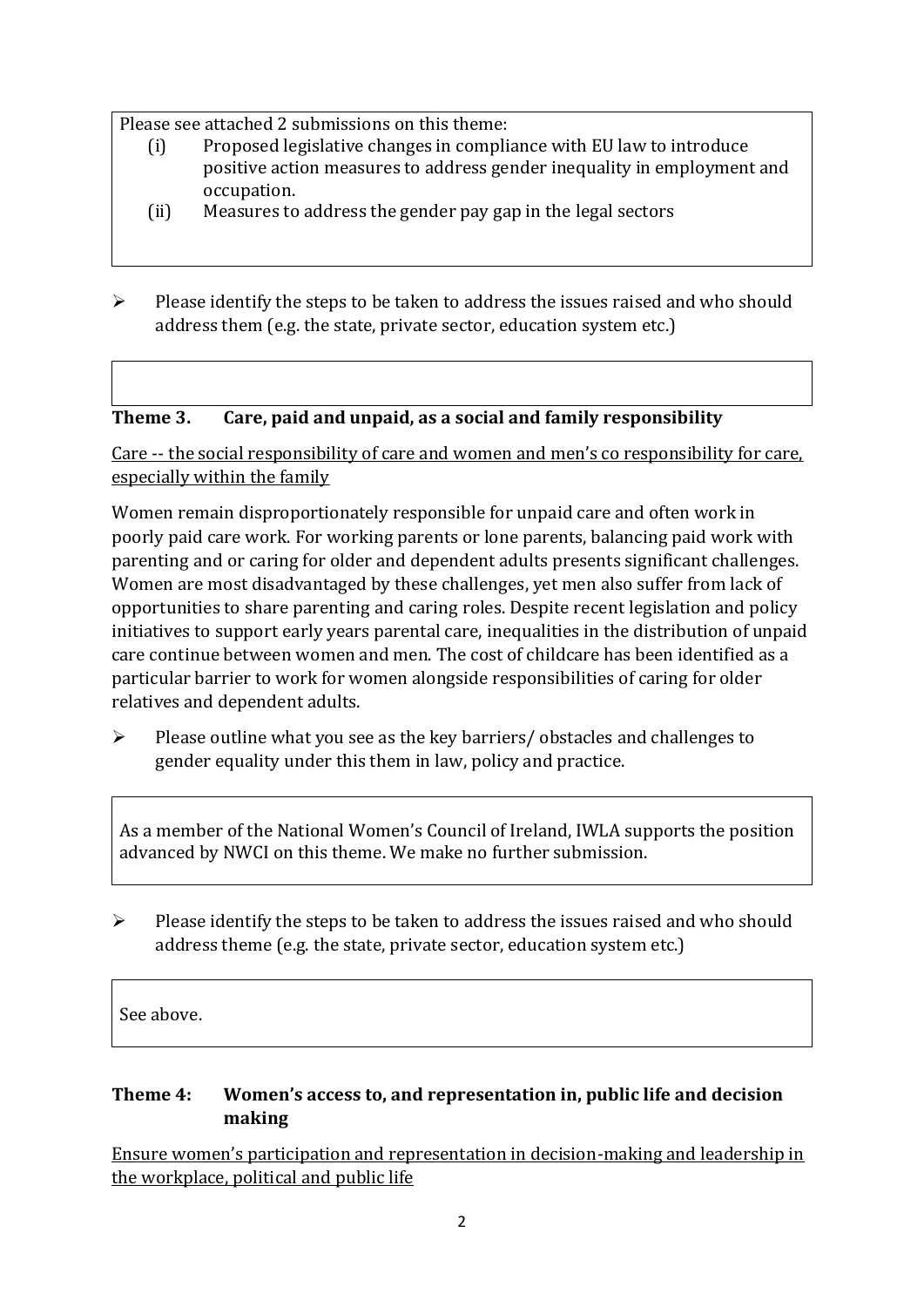Women are systematically underrepresented in leadership in [economic](https://eige.europa.eu/gender-equality-index/2019/compare-countries/power/2/bar) and [political](https://eige.europa.eu/gender-equality-index/2019/compare-countries/power/1/bar)  [decision-](https://eige.europa.eu/gender-equality-index/2019/compare-countries/power/1/bar)making. Despite the introduction of a candidate gender quota (through the system of party funding) for national political office, and [initiatives](https://betterbalance.ie/) to support women's access to corporate decision-making roles, men continue to dominate leadership positions. There are also issues to be considered around how media represents women and men.

➢ Please outline what you see as the key barriers/ obstacles and challenges to gender equality under this theme in law, policy and practice.

Please see attached Submission at Theme 2 which also addresses these issues, in particular as regards legislating on a broader basis for positive action to address gender inequality.

➢ Please identify the steps to be taken to address the issues raised and who should address them (e.g. the state, private sector, education system etc.)

As above.

#### **5. Where does gender inequality impact most?**

To conclude we would be interested in your response to the following question: In which area do you think gender inequality matters most?

Please rank the following in order of importance, 1 being the most important:

| Paid work                | $1 \quad$ |
|--------------------------|-----------|
| Home & family life       | 2         |
| Education                |           |
| Politics and public life |           |
| Media                    |           |
| Caring for others        | $3_{-}$   |
| Other - please elaborate |           |

 $\triangleright$  Please outline the reasons for your answer below: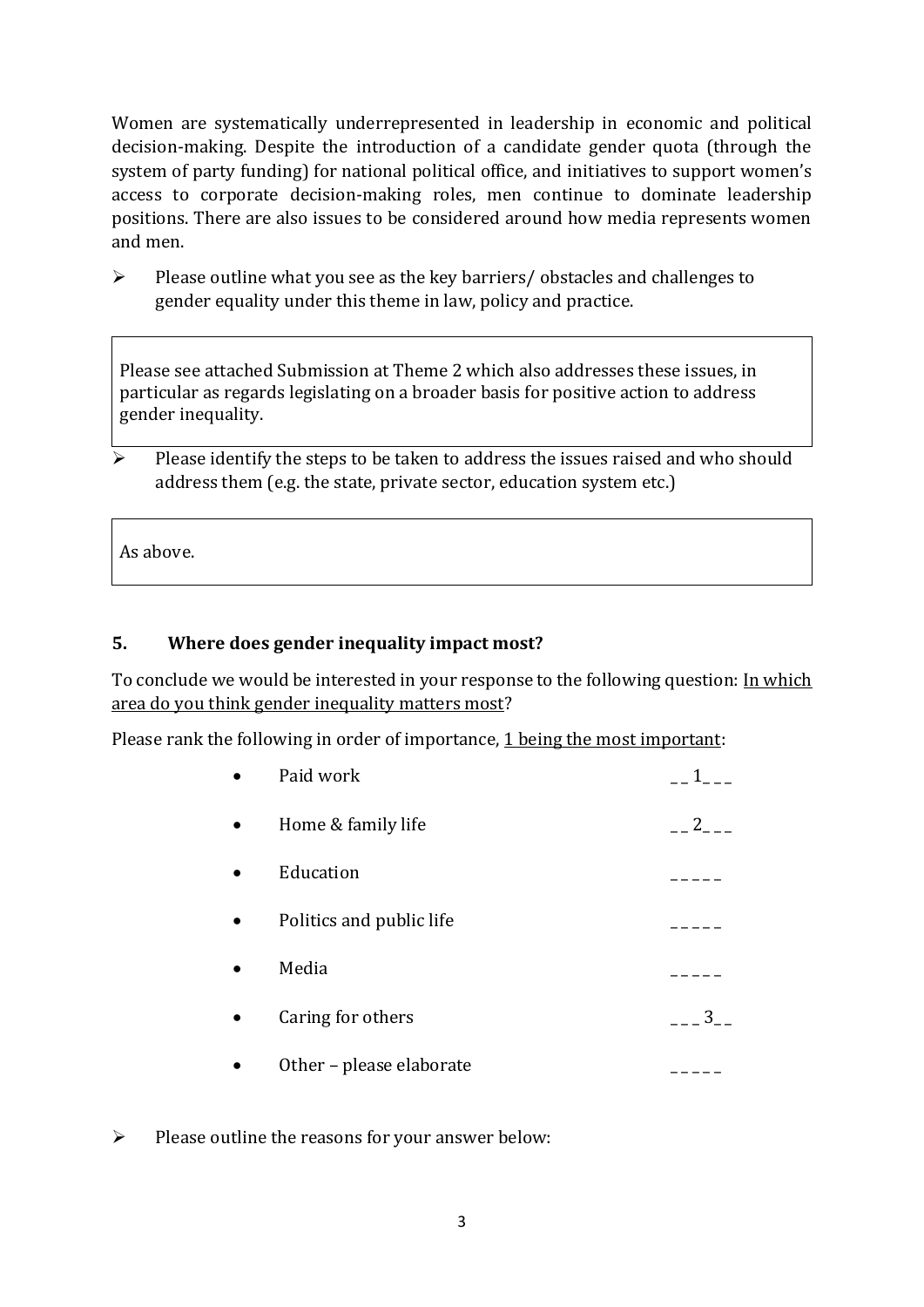➢ Please include any further comments or observations you may have here.

IWLA's position is fully set out in the attached submissions.

If there is any supplementary information or documents that you would like to submit as part of your consultation, please send this to [info@citizensassembly.ie,](mailto:info@citizensassembly.ie) with 'Public Consultation Supplementary Information' in the subject line, along with your name to allow us to correctly match any documents with your submission.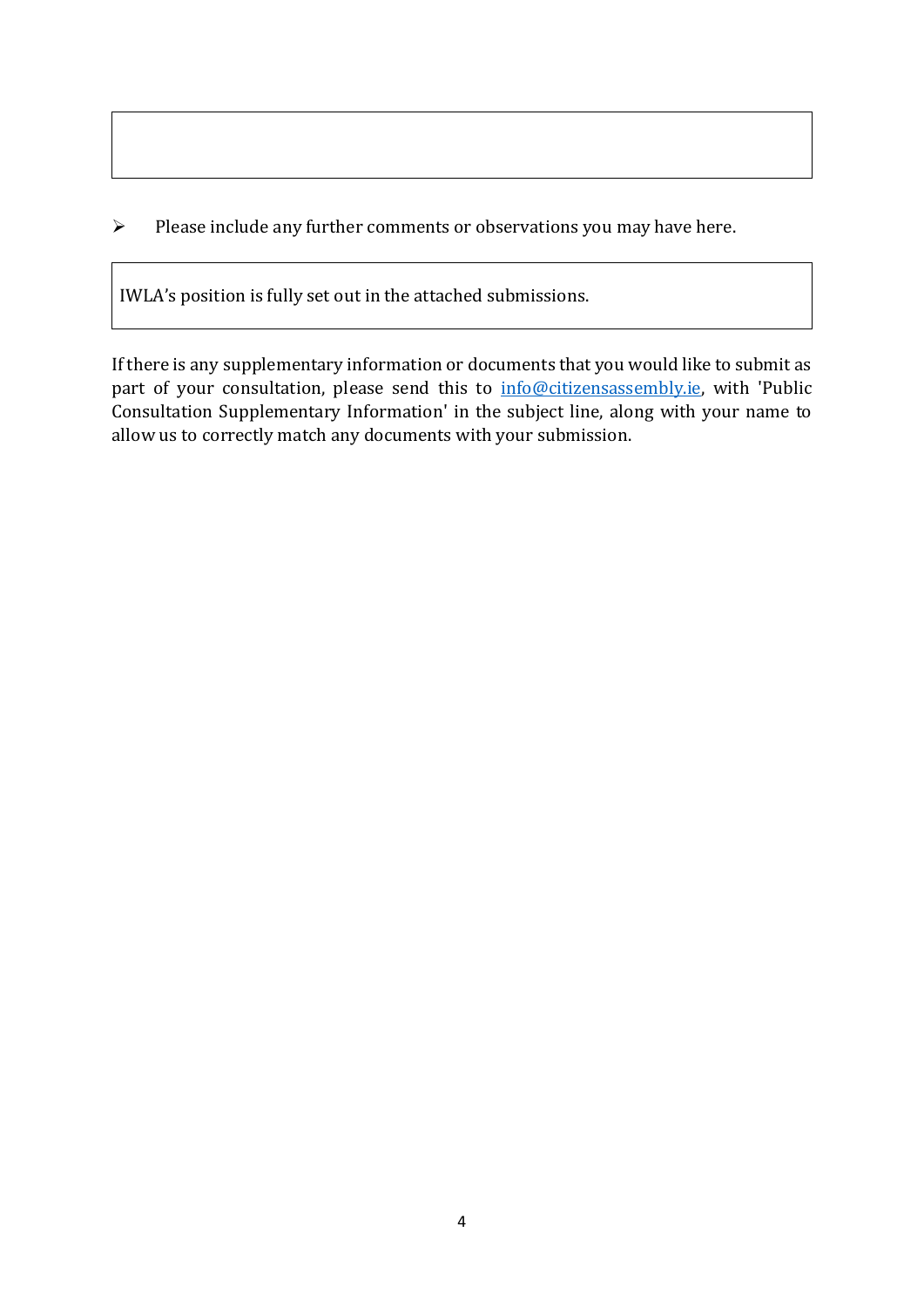Theme 1. Gender Norms and Stereotypes

Submission: Repeal Article 41.2 of the Constitution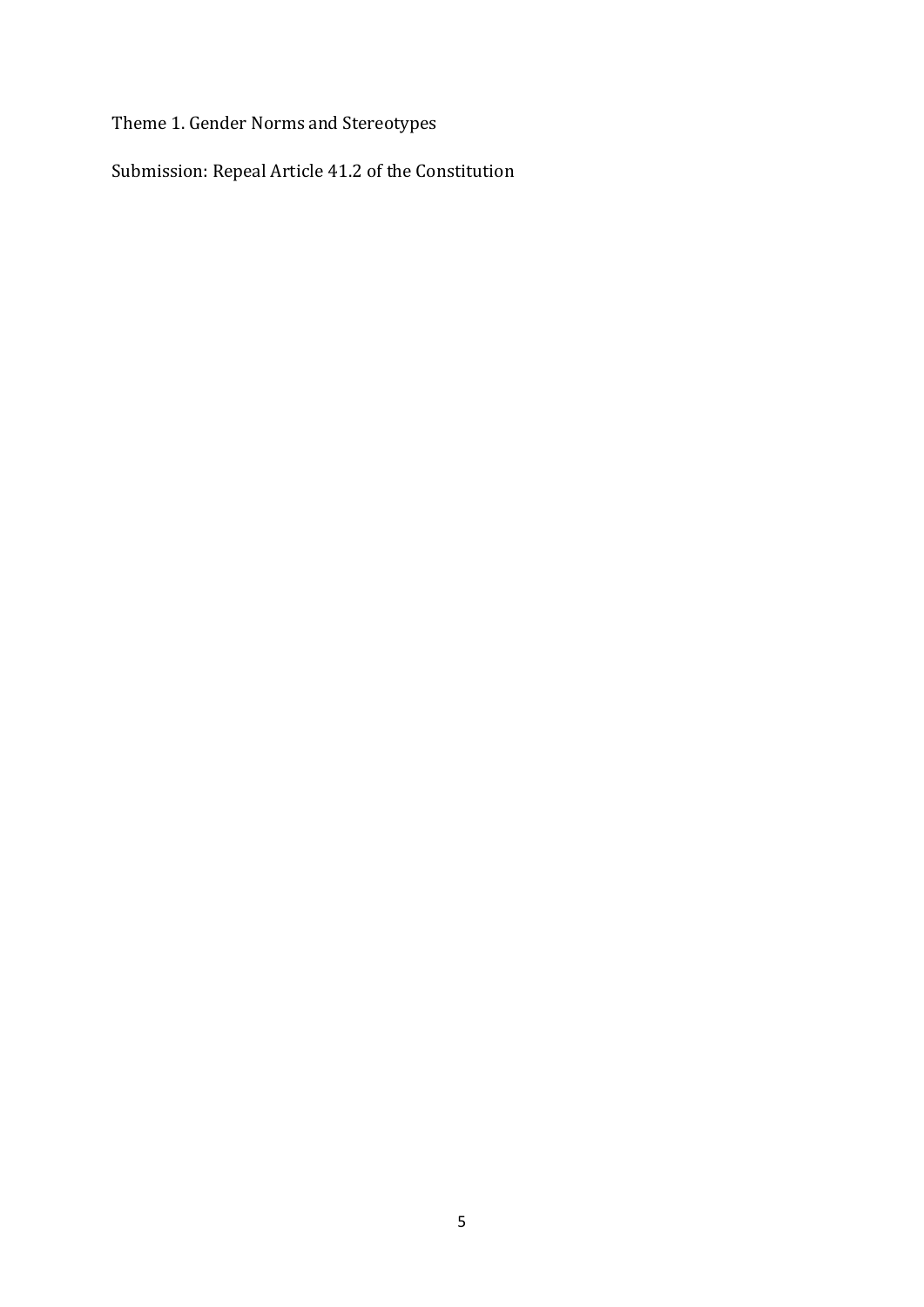#### **Submission on behalf of the Irish Women Lawyers Association to the Citizens' Assembly on gender equality**

#### *Introduction*

The Irish Women Lawyers Association was founded in 2002 and advocates for women in law in Ireland and for changes to the law for women. We aim to speak out publicly on behalf of our members and Irish women generally. We seek to promote educational awareness both in law and in areas that interact with or impact upon the law. From this background, in 2018 the Irish Women Lawyers Association commissioned research on Article 41.2 – to understand its origins, its impact (if any) and to examine the options currently being considered regarding the future of the Article.

#### *IWLA Proposal:*

IWLA proposes that Article 41.2 is repealed.

#### *Background - A legal perspective*

- Article 41.2 has been little used by litigants over the decades and no substantive rights have been held to exist as a result of it. It has been referred to in only 25 reported cases in its 82 year history – often in only an incidental manner.<sup>1</sup>
- The Article has been cited in four cases involving discrimination on the grounds of gender. In two cases involving deserted fathers, the Article was used to justify gender discrimination in favour of women. In two other cases, unsuccessful attempts were made to rely on Article 41.2 to justify gender discrimination against women.
- Undoubtedly the seminal case involving Article 41.2 was that of *BL v. ML* **[1992] 2 IR 77**. In this case among the reliefs sought, the Plaintiff was seeking a declaration that she had a beneficial interest in the matrimonial property in circumstances where she had not made a contribution in money or money's worth to the purchase price of the property. The marriage

**<sup>.</sup>**  $1$  Dr Liam Thornton of the School of Law, UCD has listed only 25 cases in its 82-year history in which Article 41.2 has been mentioned before the Courts (as at July 2018).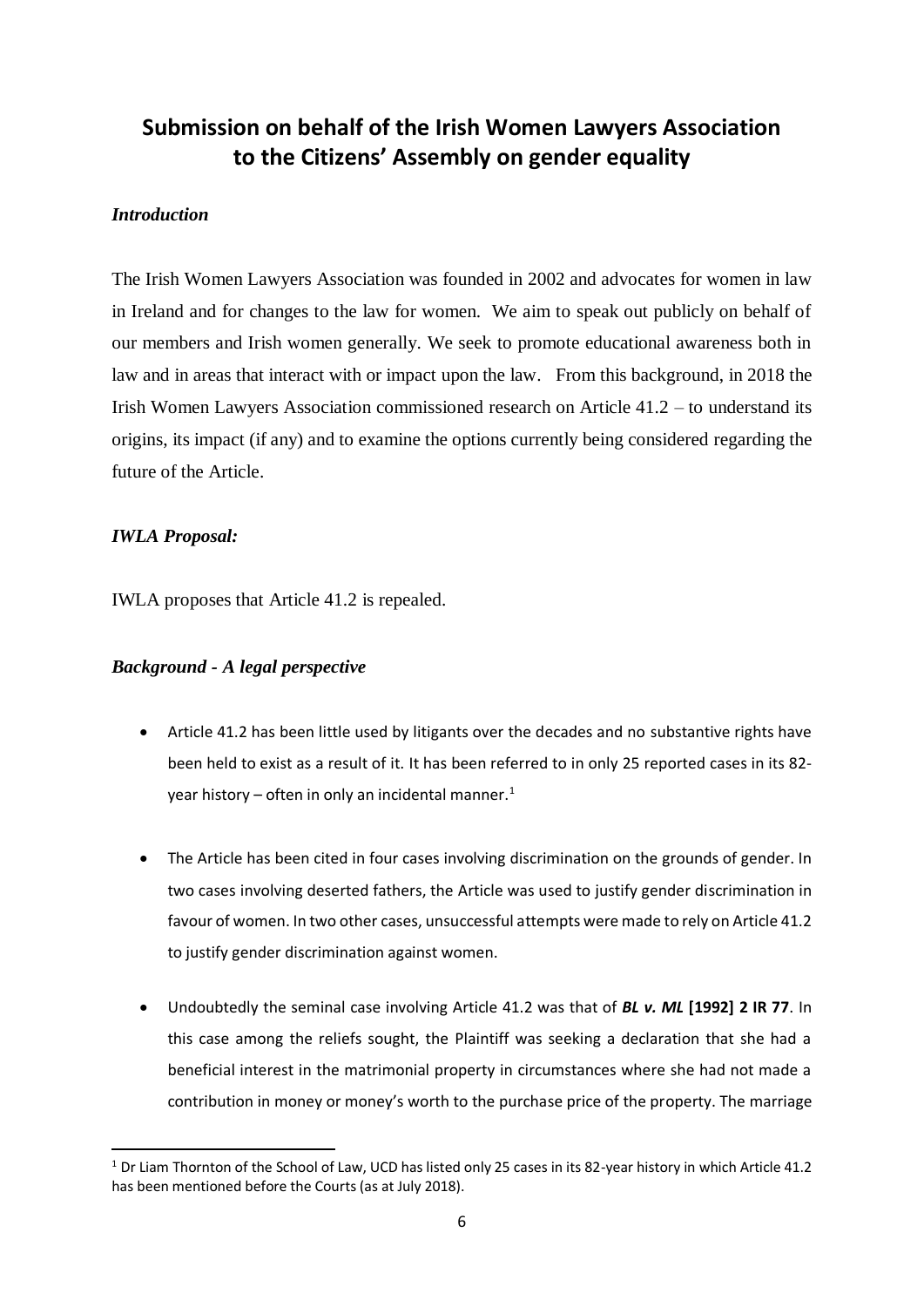had broken down and the couple were separating. The Plaintiff was a housewife who looked after the home and children and provided occasional assistance to her husband. In the High Court Barr J held that Article 41.2 conferred a property right on a woman 'through the assessment of her work in the home<sup>'2</sup> though this right only extended to the family dwelling and its contents – and not to any other property of her husband. The defendant appealed the judgment to the Supreme Court and a five judge Supreme Court unanimously overturned the decision of the High Court.

• Given the outcome of the case there is no reason to believe that a litigant could rely on the Article in the future.

#### *The Proposals*

The IWLA has examined all the proposals which have been made regarding the future of the Article including the most recent proposals made by the Oireachtas Joint Committee on Justice and Equality in the latter half of 2018. Having considered those proposals the IWLA would support and advocate for the view expressed by a number of parties who appeared before that Committee, including that of the then Minister for Justice and Equality, that the Article should be repealed simpliciter. Ms Catherine McGuinness, President of the IWLA, in her submission to the Committee submitted that 'deleting it simpliciter would be the legally cleanest way of proceeding'.<sup>3</sup>

It is acknowledged that other views were expressed by the IHREC and the NWCI that some recognition of carers should be addressed in an amended Article 41.2. When these or other proposals are in a more certain form the IWLA would be keen to provide legal advice concerning any possible amendments, in order to ensure that any legislative changes are both legally valid and effective in providing the protection and recognition sought for carers. It is the position of IWLA that given that Article 41.2 has been ineffective in its stated protection of women/mothers, then there is little point in an amendment which would provide ineffective protection to a wider or alternative group.

**.** 

<sup>2</sup> *BL v. ML* [1992] 2 IR 77, at 100.

<sup>3</sup> Houses of the Oireachtas Joint Committee on Justice and Equality, *Report on pre-legislative scrutiny of the General Scheme of the 38th Amendment of the Constitution (Role of Women) Bill* (Oireachtas, December 2018). Available at:

[https://www.oireachtas.ie/en/publications/?committee%5B0%5D=%2Fen%2Fcommittees%2F32%2Fjustice](https://www.oireachtas.ie/en/publications/?committee%5B0%5D=%2Fen%2Fcommittees%2F32%2Fjustice-and-equality%2F&topic%5B0%5D=reports)[and-equality%2F&topic%5B0%5D=reports.](https://www.oireachtas.ie/en/publications/?committee%5B0%5D=%2Fen%2Fcommittees%2F32%2Fjustice-and-equality%2F&topic%5B0%5D=reports) Accessed 19th December 2018, at 28.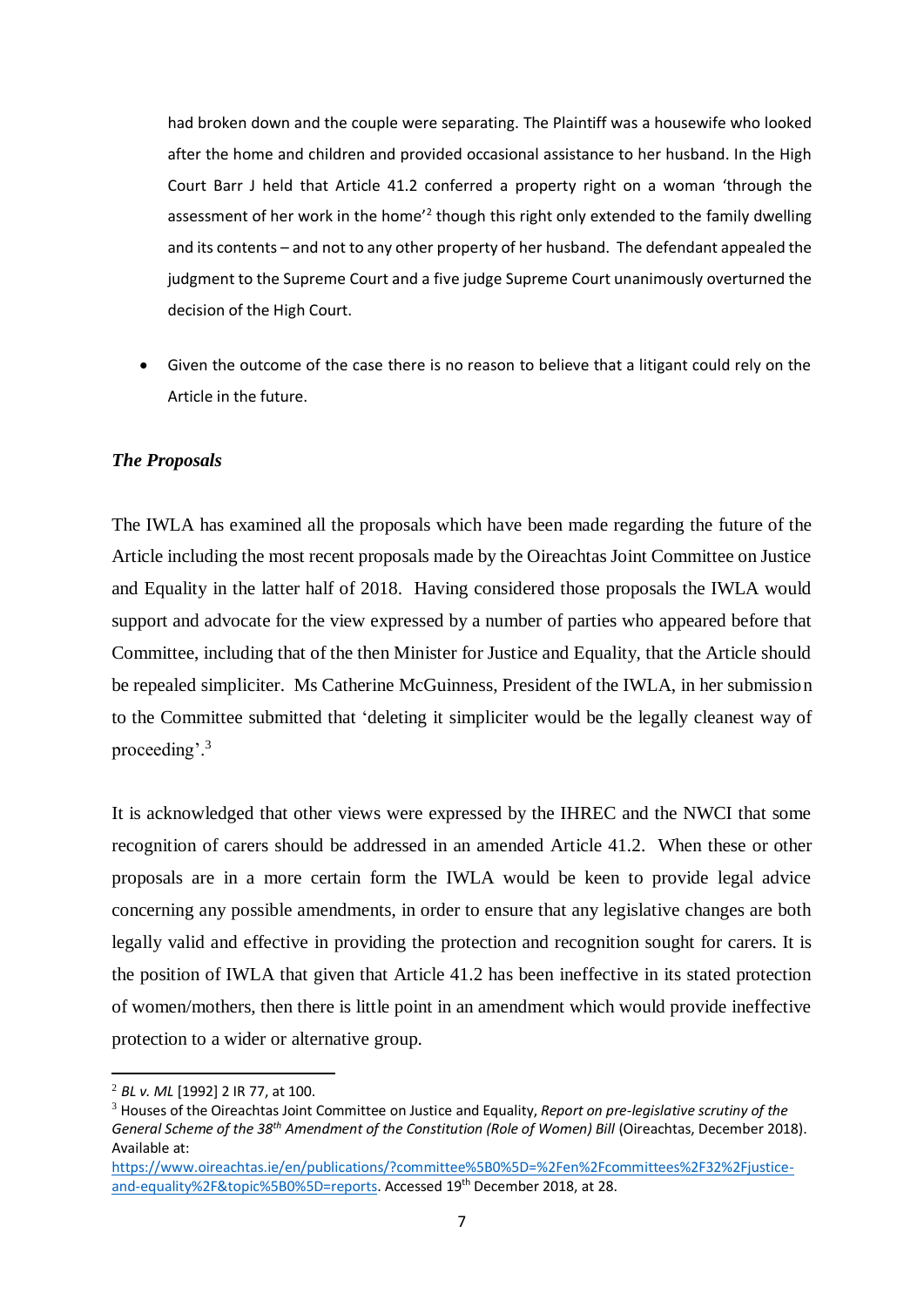The Joint Oireachtas Committee commented that 'there was universal consensus amongst both witnesses and members of the Committee that Article 41.2 of the Constitution as currently drafted is sexist and paternalistic and has no place in the Ireland of the  $21<sup>st</sup>$  century'.<sup>4</sup> The IWLA concurs with this viewpoint.

#### *What next?*

The IWLA has provided information to our members through the commissioned research, a podcast on Article 41.2 and an information evening held in November 2019. It is our intention to host further events nationwide.

The IWLA is delighted that the Citizens' Assembly has been tasked with considering gender equality in Ireland. We submit that the debate regarding Article 41.2 is highly important in the context of gender equality as it sets out a specific place for women in Irish society and singles them out in describing such a role. Further we contend that the Article is not reflective of women's lived lives and that the best interests of society are ensured by women's full and effective participation.

The IWLA believes that any debate regarding the Article should ideally take place in two stages:

- 1. First a decision should be made regarding whether or not to repeal the Article. The IWLA would support the repeal of the Article.
- 2. Then, if a decision is been made to repeal the Article a separate and different debate can be had regarding whether or not to replace the Article.

The IWLA looks forward to being an active participant in supporting positive change and providing legal advice as required.

> **Irish Women Lawyers Association 6 March 2020.**

**<sup>.</sup>** 4 *Ibid*, at 38.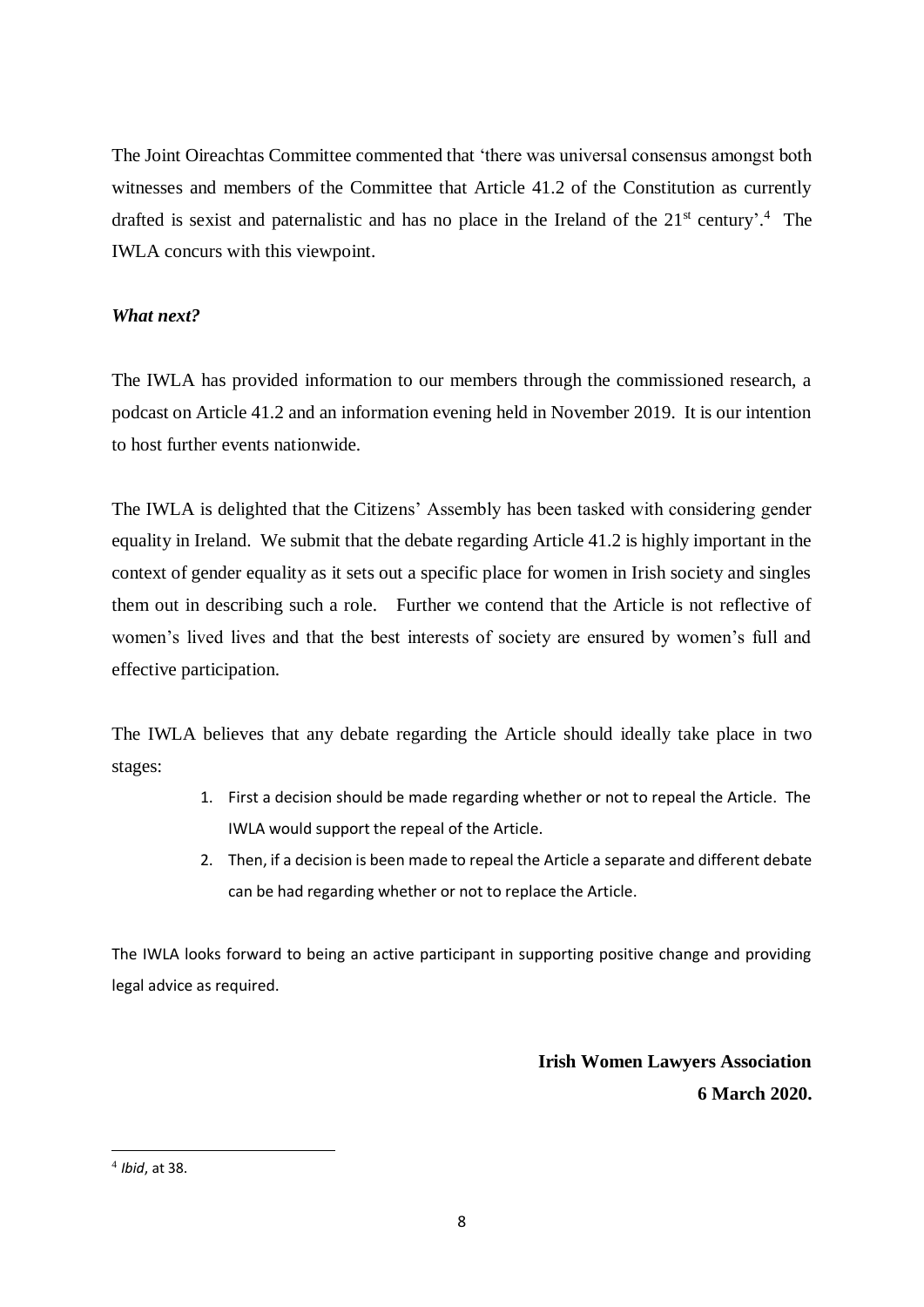Theme 2: Work: gender discrimination and occupational segregation by gender and the gender pay gap

and

Theme 4: Women's access to, and representation in, public life and decision making.

Submissions:

- 1. Positive action measures
- 2. Gender Pay Gap in the legal sector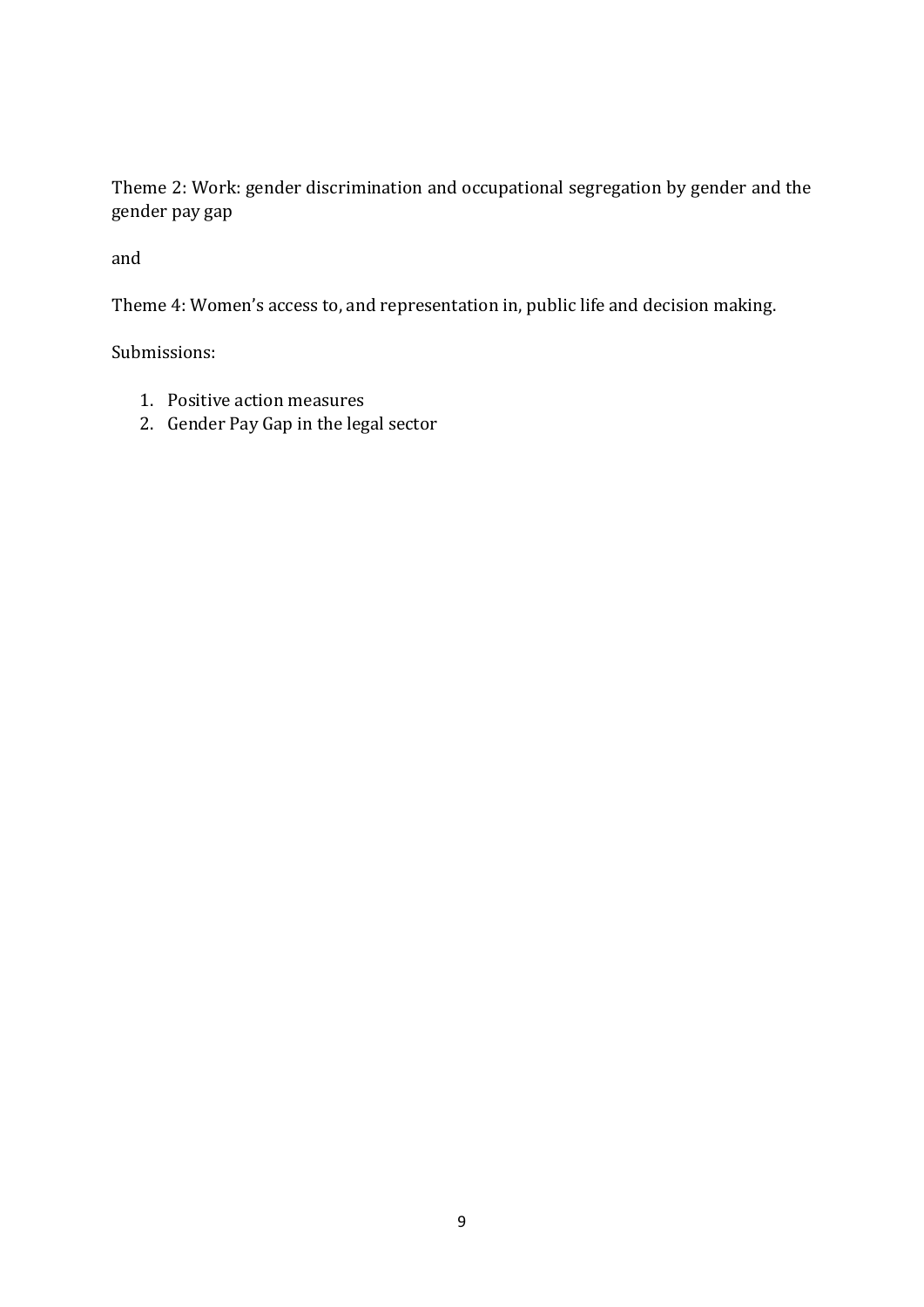#### **Irish Women Lawyers Association**

#### **Positive Action and Gender Equality Law**

IWLA Proposal:-

The state should utilise the legal mechanisms available to it under Irish and EU law to legislate for the widespread and practical application of positive action measures to address gender inequality.

Evidence shows how gender diversity in the workplace improves the bottom line in business. Clients want diversity<sup>5</sup>. Diversity adds more creativity and flexibility. Diverse viewpoints encourage debate and challenge set ideas in the workplace. It is about recognising the marketability of diversity. While the evidence is clear that there is insufficient gender diversity at senior levels in the Irish legal sector<sup>6</sup>, there are measures which the state can take to encourage and achieve true gender diversity in work and occupation, while also protecting employers who wish to address the issue without exposure to a risk that they discriminate unlawfully under employment equality law.

Ireland has yet to fully embrace European Equality Law to ensure equal gender representation in the workplace.

Article 157(4) of the Treaty on the Functioning of the European Union allows Member States to implement legislation for positive action in the workplace. It is described as follows:

'*With a view to ensuring full equality in practice between men and women in working life, the principle of equal treatment shall not prevent any Member State from maintaining or adopting measures providing for specific advantages in order to make it easier for the underrepresented sex to pursue a vocational activity or to prevent or compensate for disadvantages in professional careers*.'

This is also supported by Article 3 of the Gender Recast Directive 2006/54, which states as follows:

<sup>&</sup>lt;sup>5</sup> 2018 Oueen Mary Study shows that clients want diverse arbitrators, [http://www.arbitration.qmul.ac.uk/media/arbitration/docs/2018-International-Arbitration-Survey---The-](http://www.arbitration.qmul.ac.uk/media/arbitration/docs/2018-International-Arbitration-Survey---The-Evolution-of-International-Arbitration-(2).PDF)[Evolution-of-International-Arbitration-\(2\).PDF](http://www.arbitration.qmul.ac.uk/media/arbitration/docs/2018-International-Arbitration-Survey---The-Evolution-of-International-Arbitration-(2).PDF)

 $\frac{6}{6}$  See attached Submission on Gender Pay Gap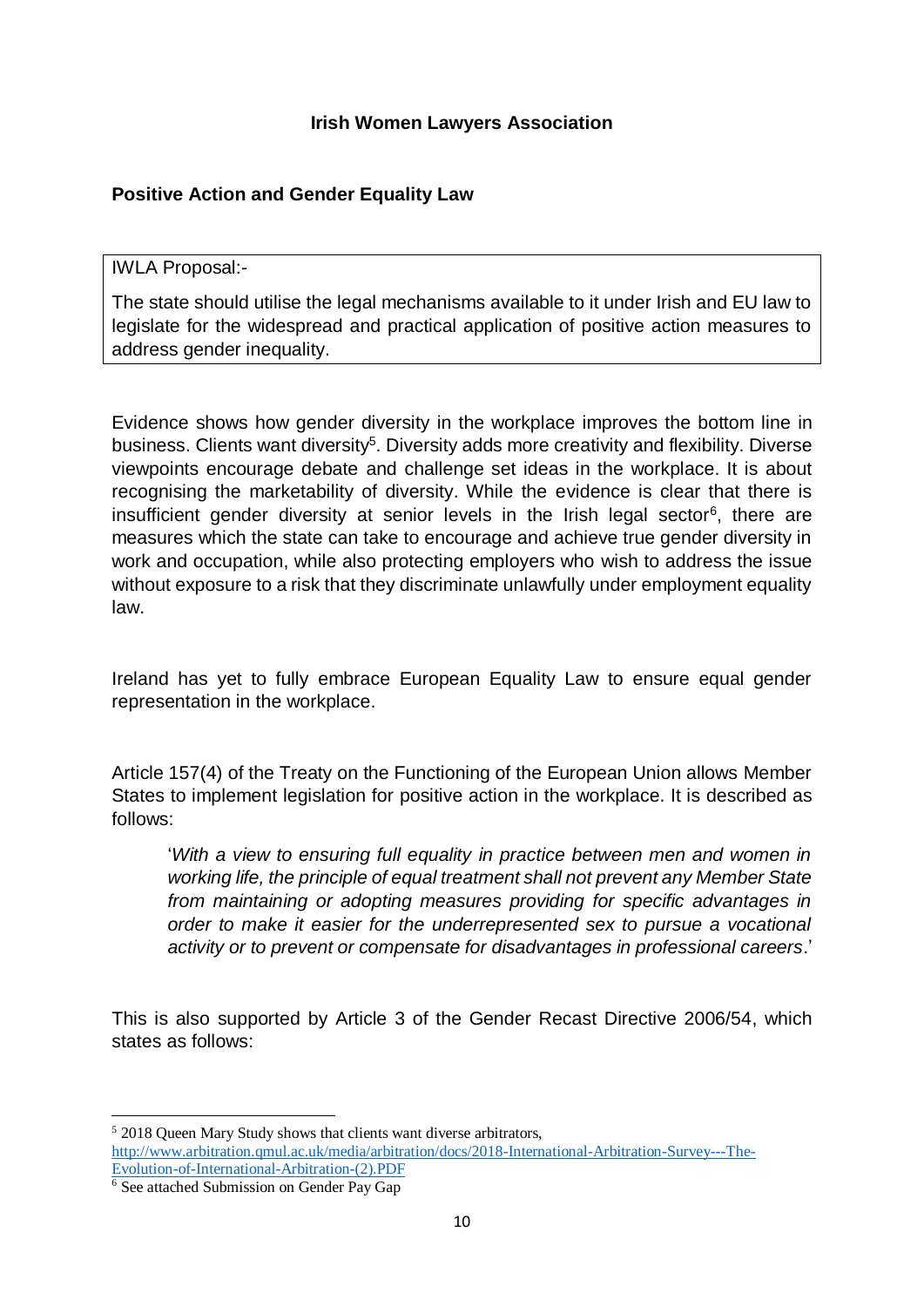*'Member States may maintain or adopt measures within the meaning of Article 141(4) of the Treaty [now Article 157(4) TFEU] with a view to ensuring full equality in practice between men and women in working life.'*

In Greece, positive action is required pursuant to the Constitution, in all areas (Article 116(2) of the Greek Constitution). Many countries have yet to adopt positive action measures and they are not often seen as a priority by the legislature or by employers. In countries where positive action measures do exist, they appear more frequently in the public sector where it is encouraged to take positive action measures. Obligations for positive measures in the private sector exists in few countries, such as in Finland where they have "equality plans".<sup>7</sup>

The Employment Equality Acts in Ireland<sup>8</sup> have a particularly broad definition of discrimination. Positive action measures for gender are set out in Section 24 of the Employment Equality Act 1998, which states as follows:

*"24. Positive action on equal opportunities*

*[(1) This Act is without prejudice to any measures—*

*(a) maintained or adopted with a view to ensuring full equality in practice between men*

*and women in their employments, and*

*(b) providing for specific advantages so as—*

*(i) to make it easier for an under-represented sex to pursue a vocational activity, or*

*(ii) to prevent or compensate for disadvantages in professional careers.]"*

There is conflicting case law in the CJEU where Member States have implemented positive action measures and in some cases these have been found to be discriminatory. As it currently stands, there is the potential that employers who wish to address gender equality and embrace diversity in their workplaces will find themselves in breach of the Employment Equality Acts e.g. where women candidates are preferred over male candidates in order to address gender imbalance. This is ground that needs to be tread upon carefully to ensure compliance with the law.

<sup>7</sup> European Network of Legal Experts in Gender Equality and Non-Discrimination, Gender Equality Law in Europe, How are EU Rules Transposed into National Law in 2016? p13.

<sup>8</sup> Employment Equality Acts Ireland 1998 -2015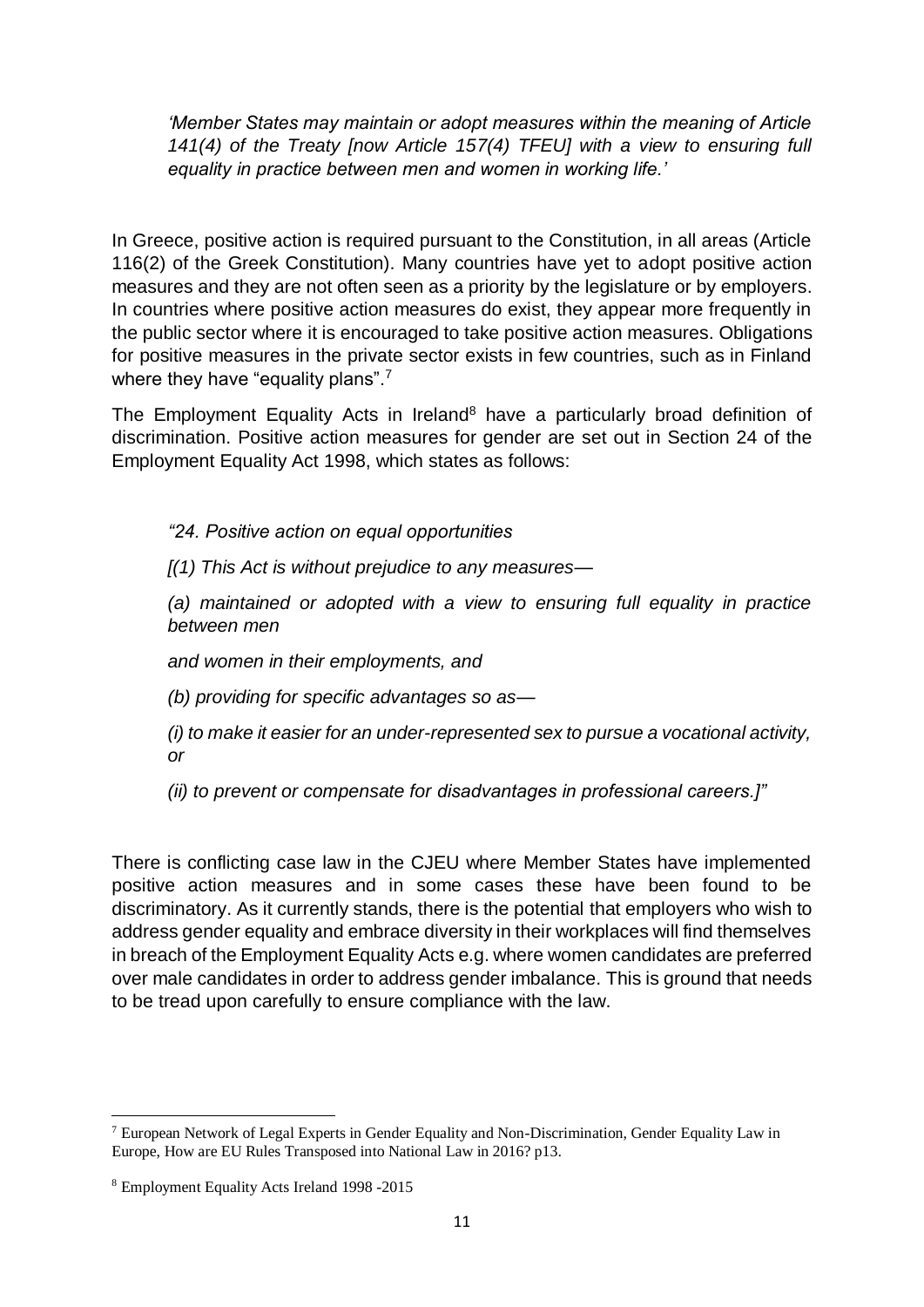Under the Employment Equality Acts, direct discrimination is not open to defence. There is only opportunity for defence in the case of indirect discrimination. This is why employers may be exposed to risk, if they seek to address gender equality.

#### **Self – Employed Workers**

From the perspective of women lawyers, many women are self-employed as barristers or partners in law firms. They also experience gender inequality in the workplace. Positive action measures which could be taken, in compliance with EU law, would have the potential to extend not only to employees but also to the selfemployed.

Article 4 (1) of the Self-Employed Workers Directive 2010/41/EU sets out the Material Scope of the Directive which provides that,

'*The principle of equal treatment means that there shall be no discrimination whatsoever on grounds of sex in the public or private sectors, either directly or indirectly, for instance in relation to the establishment, equipment or extension of a business or the launching or extension of any other form of self-employed activity.*'.

Article 5 of the Directive refers to positive action and states as follows:

*"Member States may maintain or adopt measures within the meaning of Article 157(4) of the Treaty on the Functioning of the European Union with a view to ensuring full equality in practice between men and women in working life, for instance aimed at promoting entrepreneurship initiatives among women."<sup>9</sup>*

Section 2(b)(i), of The Employment Equality Act 1998 seeks to include self-employed persons under the Act and states that:-

*"contract of employment" means, ……………..*

*(b) any other contract whereby—*

1

*(i) an individual agrees with another person personally to execute any work or service for that person, …………………………….."*

This provision is particularly important to self-employed barristers where there is a disproportionate number of women who are at a disadvantage in their receipt of work in all areas and levels of legal practice, (with the exception of Family Law), but in

<sup>9</sup> Article 5 of Parliament and Council Directive 2010/41/EU on the Application of the Principle of Equal Treatment between Men and Women Engaged in an Activity in a Self-Employed Capacity and Repealing Council Directive 86/613/Eec (Consolidated).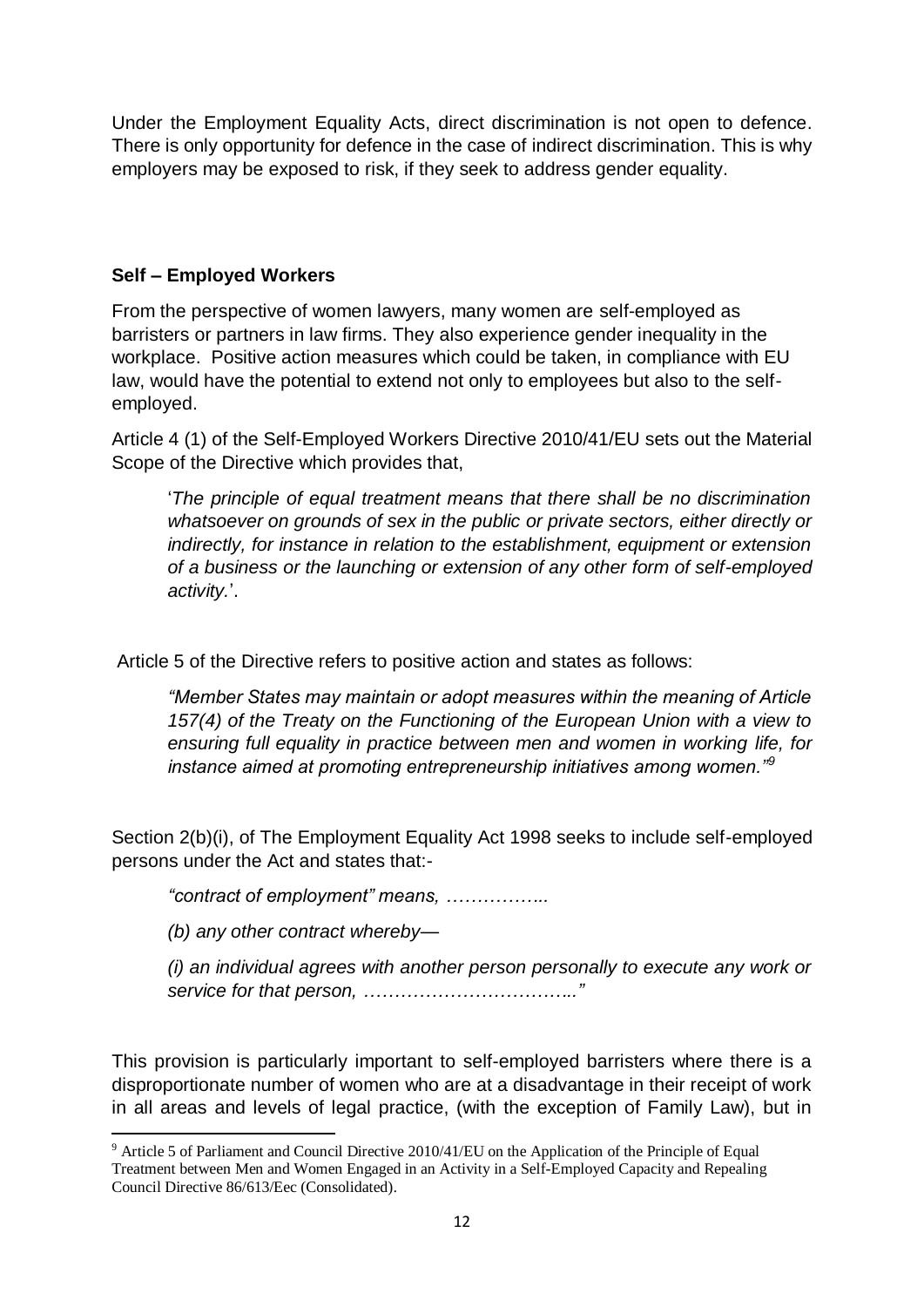particular; at the Superior Court level and in the areas of commercial and criminal defence law.<sup>10</sup> This is a provision which could help to starkly change that landscape if utilised in an efficient manner. This could be addressed in more detail in our domestic legislation to encourage more solicitors' firms, the State and Direct Professional Access clients to brief women barristers or at the very least to adopt measures to ensure that their briefing policies are gender balanced.

Both the Directives and the Employment Equality Act, make it clear that included in the definition of "*discrimination"* is *"an instruction to discriminate".* It is therefore an offence under Employment Equality law to direct someone else to discriminate on the grounds of gender against an employee. In those circumstances consumers of legal services need to be informed that it is unlawful to request legal representation based only on gender as to do so could give rise to unlawful discrimination.

Non-discrimination and Partnerships.

Many of the members of IWLA are partners in law firms or are employed by law firms which are partnerships. Provisions are detailed in relation to the non-discrimination of persons working in partnerships in Section 44 of the Equality Act 2010<sup>11</sup>. It includes detail of non-discrimination when appointing a partner to the firm. Section 45 of the Act<sup>12</sup> deals with non-discrimination in Limited Liability Partnerships. Section 47 specifically deals with discrimination against barristers including in the arrangements for deciding whom to offer a pupillage or tenancy in chambers<sup>13</sup>. This is very detailed legislation specific to non-discrimination against workers in the area of law which would be very welcome in this jurisdiction. The glass ceiling, and perhaps even the glass cliff, is something which very much still applies in solicitors' firms in Ireland today and legislation of this kind could add more transparency to the selection of individuals being elevated to partner, and particularly managing partner. In relation to barristers, legislation of this sort would add some accountability to how barristers select pupils – particularly in those areas of expertise which are very imbalanced in terms of gender e.g. commercial law.

#### **UK Perspective**

-

In considering how the very limited provisions on positive action in the Employment Equality Act could be expanded on, we have considered the position in the UK.

The UK goes much further to recognise positive action by including detailed measures in the Equality Act 2010 to allow for positive action in the workplace. In Part 2, Chapter 1, Section 4 of the Act, the "protected characteristics" are set out. Sex is identified as

<sup>&</sup>lt;sup>10</sup> [https://www.irishtimes.com/news/crime-and-law/women-in-law-still-face-a-fight-for-gender-equality-](https://www.irishtimes.com/news/crime-and-law/women-in-law-still-face-a-fight-for-gender-equality-1.3371389)[1.3371389](https://www.irishtimes.com/news/crime-and-law/women-in-law-still-face-a-fight-for-gender-equality-1.3371389)

<sup>&</sup>lt;sup>113</sup><http://www.legislation.gov.uk/ukpga/2010/15/section/44>

<sup>12</sup> <http://www.legislation.gov.uk/ukpga/2010/15/section/45>

<sup>13</sup> <http://www.legislation.gov.uk/ukpga/2010/15/section/47>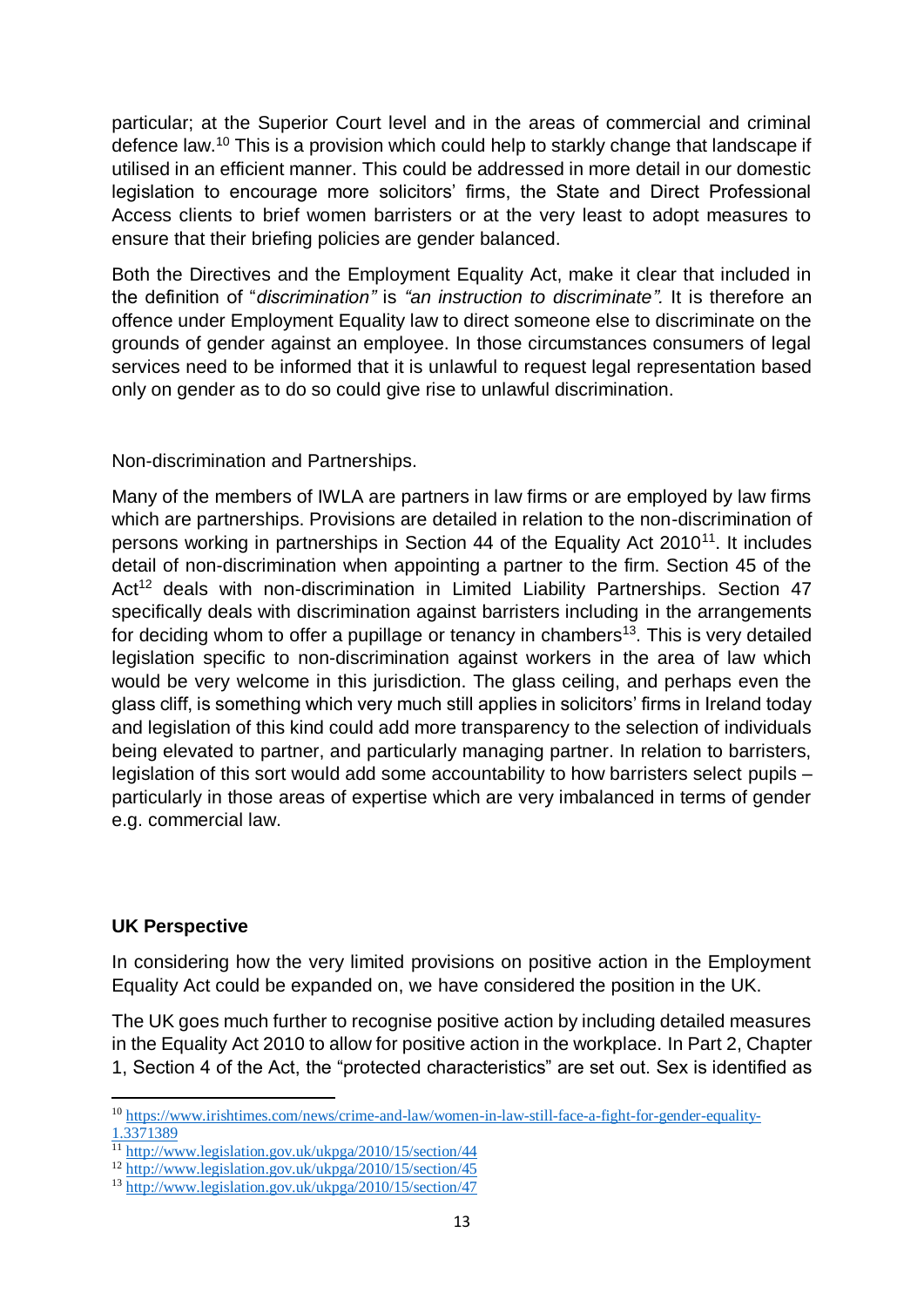a "protected characteristic". Positive action is addressed in Chapter 2 at Section 158<sup>14</sup> (General) and Section 159<sup>15</sup> (Recruitment and Promotion). These sections allow for what is possible to the extent permitted by European law.

#### General Positive Action<sup>16</sup>

General Positive Action would apply in an example where an employer identifies that they have fewer female managers compared to male managers. To try to overcome this perceived gender disadvantage, it may be proportionate to introduce a mentoring system for women or targeted networking opportunities for female staff. Proportionality is key when taking positive action. Employers need to first consider, before taking positive action, whether there are alternative measures available which would carry less risk of preferential treatment. A situation could arise in a workplace where, rather than paying for women employees to attend management training courses, the employer could, reserve spaces for women to attend.<sup>17</sup>

#### Positive Action in Recruitment and Promotion<sup>18</sup>

Certain difficulties can arise when utilising positive action in recruitment and promotion in practice. This section is intended, within the confines of European law, to allow the maximum extent of flexibility to address disadvantage and under-representation where candidates are as good as each other<sup>19</sup>. Positive Action in Recruitment and Promotion will apply where an employer reasonably considers that:-

*"(a)persons who share a protected characteristic suffer a disadvantage connected to the characteristic, or*

*(b)participation in an activity by persons who share a protected characteristic is disproportionately low."<sup>20</sup>*

It would be permitted for an employer to treat a person with a protected characteristic more favourably at the recruitment<sup>21</sup> or promotion stage, by enabling or encouraging persons to overcome or minimise that disadvantage, or to participate in that activity, if it reasonably believes that the representation of employees with the same protected characteristic is disproportionately low in their workplace.<sup>22</sup>

<sup>14</sup> <http://www.legislation.gov.uk/ukpga/2010/15/section/158>

<sup>15</sup> <http://www.legislation.gov.uk/ukpga/2010/15/section/159>

<sup>&</sup>lt;sup>16</sup> This section of the Act does not apply to Gender Representation on Public Boards (Scotland) Act 2018 as per section 11 of that Act.

<sup>17</sup> <https://diversityq.com/positive-action-to-promote-equality-in-the-workplace-1006298/>

<sup>&</sup>lt;sup>18</sup> This section of the Act does not apply to Gender Representation on Public Boards (Scotland) Act 2018 as per section 11 of that Act.

<sup>&</sup>lt;sup>19</sup> Equality Act 2010 Explanatory Notes, section 159, (520).

<sup>&</sup>lt;sup>20</sup> Section 159 (1) (a) and (b) of the Equality Act 2010, UK.

 $21$  The section defines recruitment broadly to include offers of partnership in a solicitors' firm or barristers' pupillage, or tenancy in barristers' chambers.

 $22$  See Explanatory notes on section 158 and 159 for more detail of Positive Action in the UK, <http://www.legislation.gov.uk/ukpga/2010/15/notes/division/3/11/2?view=plain>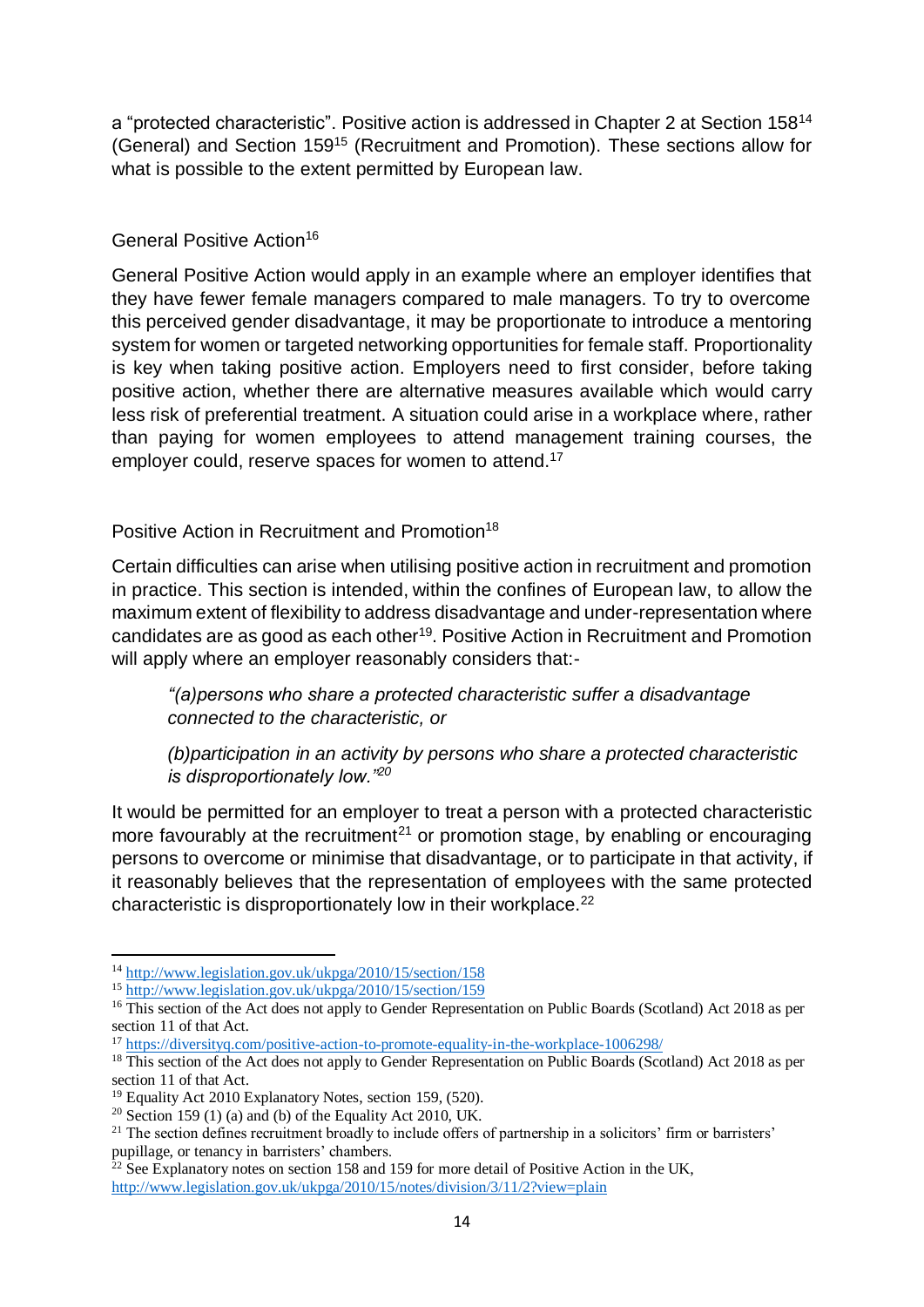This would only be permitted in the following circumstances:-

(a) where the woman candidate is equally as qualified as the male candidate to be recruited or promoted $^{23}$ .

(b) the employer does not have a "blanket" policy of treating women more favourably in connection with recruitment or promotion than men, and

(c) taking the action in question is a proportionate means of achieving the aim<sup>24</sup>.

There are certain difficulties in practice in achieving this balance and the case of *Furlong v Police Constable 2017/18* highlights this. In this case a recruitment policy designed by the employer to increase diversity was found to be discriminatory. The scoring method applied in the process of recruitment was artificial. A greater number of candidates were considered to be as qualified as each other even where their skill sets were very different. Under the Act, the candidates were not deemed to be of "equal merit".

It is clear that it is open to the state under EU law to implement positive measures in the employment context to address gender inequality and it is submitted by IWLA that such measures are needed as a matter of urgency. Such measures are required not only to address gender inequality from the perspective of individual workers but also to protect those employers who wish to take positive steps to do so but may not be protected in law in doing so. These are issues which are very pertinent to members of IWLA but in fact apply throughout working life in Ireland, to persons outside the legal sector.

#### **Work Life Balance for Parents and Carers (Directive 2019/1158/EU)**

Parental leave is taken much more frequently by women than by men. This social expectation, together with the lack of childcare facilities available, results in women often being forced to leave work.

Welcome legislation in this jurisdiction has increased the amount of parental leave that a person can take. This is reflected in the Parental Leave (Amendment) Act 2019. The amount of parental leave has increased from 18 weeks to 26 weeks with this increase is being phased in over a 2-year period. Part of this leave can be shared between both parents in certain circumstances. The Parent's Leave and Benefit Act 2019 also allows

<sup>&</sup>lt;sup>23</sup> In this case the positive action would operate to permit the employer to select the woman candidate when all other factors are equal.

<sup>&</sup>lt;sup>24</sup> In this case, addressing the gender imbalance, by increasing the number of female employees in the employer's workforce.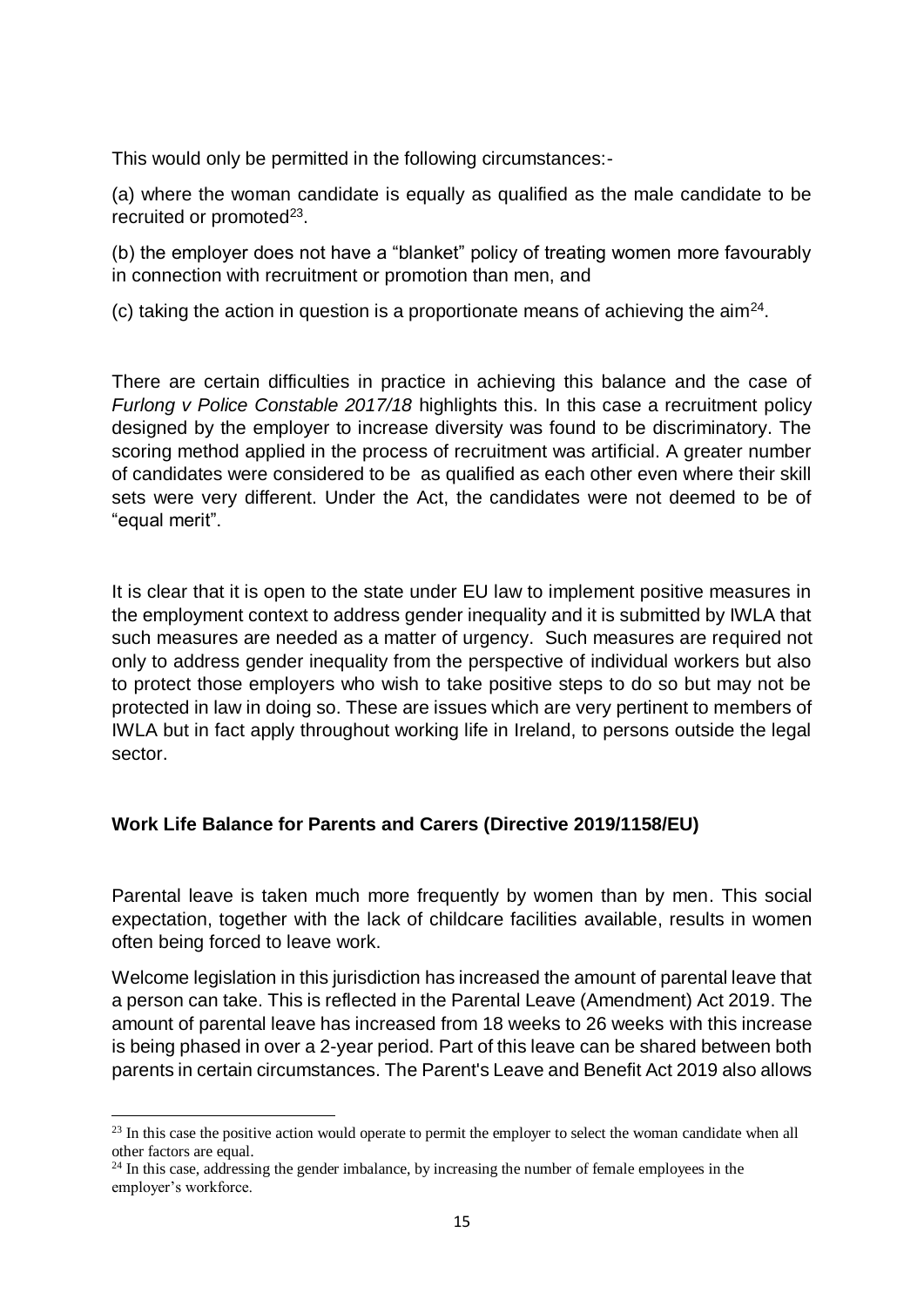a parent two weeks leave. This legislation is beneficial to mothers in that it allows their partners to also take some time off. The sharing of leave between parents is particularly beneficial in addressing the social expectation that only women are the ones who wish to take such time to care for their children. This limits the impact on a woman's career, by sharing that impact with her partner, while still ensuring that children have the benefit of time with their parents. These are measures which could be further expanded on.

#### ➢ **Please identify the steps to be taken to address the issues raised and who should address them (e.g. the state, private sector, education system etc.)**

#### **State**

The State has the opportunity under EU law to legislate for positive action measures to address gender inequality in a much more expansive and effective manner than it has done to date. This is an opportunity which should be taken without delay. Such positive action measures could apply to workers irrespective of whether they are employed as employees or in a different capacity. It is the gender inequality across society which needs to be addressed and there is no point in limiting any such measures to a defined group of workers. There is no requirement to do so either, in light of the scope of the Employment Equality Act as it currently stands. The State should provide more support for family care to remove the gender stereotype of women in the role of carer.

#### State Best Practice Measures

When allocating state funding or tenders a gender balanced commitment must be demonstrated by a successful party. This is more than requiring a party to commit to non-discrimination but in fact should commit to gender balance, which balance should be demonstrated.

Example in the legal sectors could be as follows:-

- Legal aid could be assigned on a gender equal basis in prosecution and defence work in criminal law. In high profile trials where all counsel are male, this gives the impression to the public that only men are capable of working on the big cases. This is a perception which negatively affects women.
- A law firm tendering for legal services to a public body should confirm that their when nominating personnel to provide the services in question this is done on a gender balanced basis at all levels – partner, associate and when instructing counsel.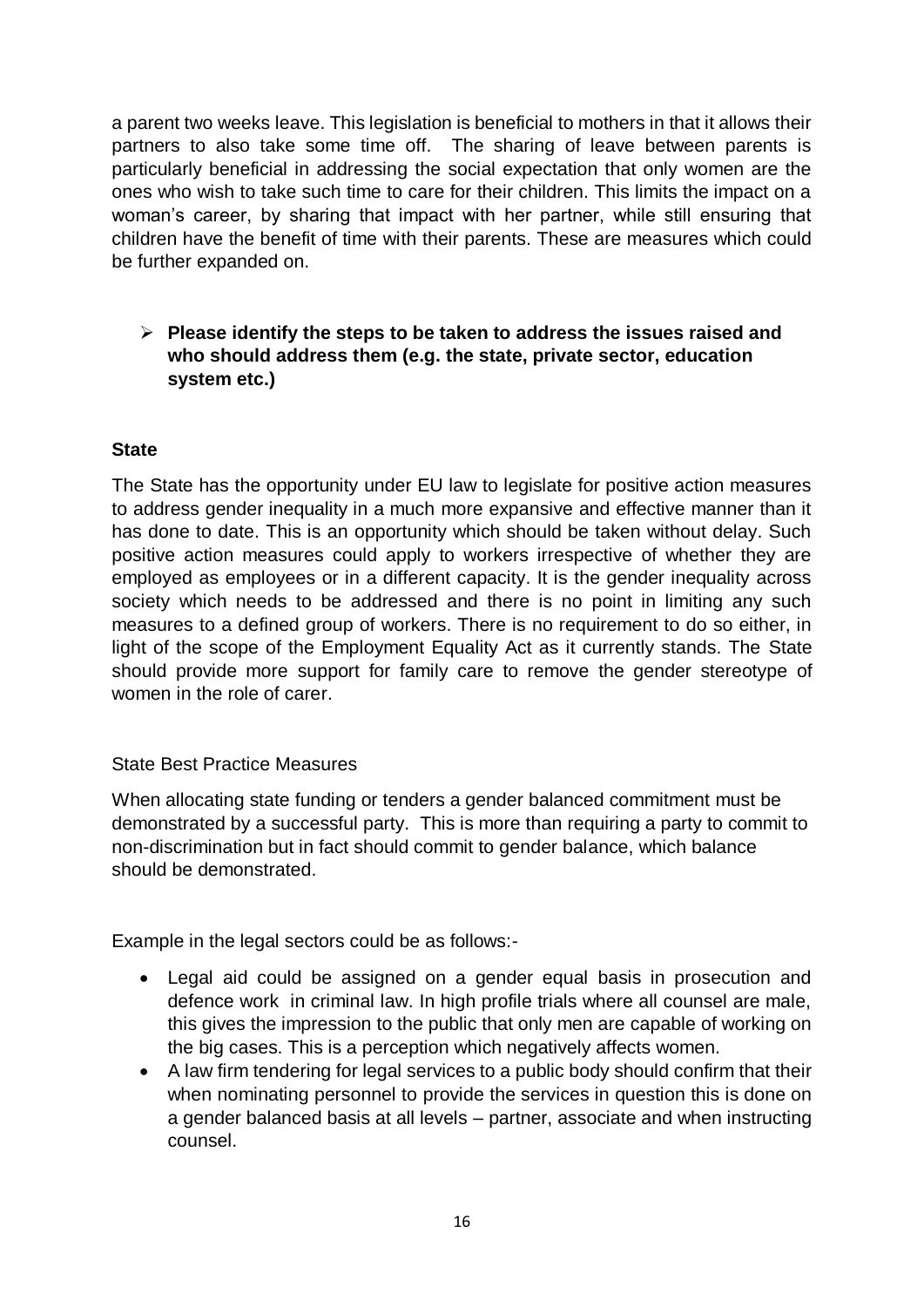#### **Private sector**

What employers can do:

The Equality and Human Rights Commission in the UK published a report in April 2016 to the Consultation: Women in executive management inquiry<sup>25</sup> which recommends the following action for employers:-

- i) Incorporate objective, formal recruitment practices that direct focus on ability rather than networks;
- ii) Implement blind recruitment (for example remove names or gender from job applications);
- iii) Provide training to interviewers on unconscious bias and promoting diversity;
- iv) Encourage women to apply for particular positions by way of outreach;
- v) Utilise targets to provide focus on resolving gender imbalance; and
- vi) Avoid adopting recruitment policies that favour candidates sharing a protected characteristic, where possible.
- vii) Any recruitment policy implemented should only be temporary otherwise it will run the risk of being disproportionate.
- viii) When using positive action in the recruitment process, the scoring system identifying 'equal merit' should be robust.

There are currently risks involved when positive action is taken by an employer. It is important to note that the risk of employers passing over talented candidates based on unconscious gender perceptions is much greater. There is a lot more work to be done before gender balance in the workforce is achieved. Irish businesses should promote women in the workplace using positive action as appropriate, to achieve a more balance workplace environment.

#### **Barristers**

**.** 

It needs to be addressed that when solicitors, the State and clients continue to brief the same male barristers, junior and senior, that they may in fact be passing over real talent by not briefing women for the job. Rather than jumping to hire the top male barristers, it is women barristers that could be considered for a case. More women barristers, both junior and senior counsel, could be added to solicitors, the State's and insurance panels, as it is mostly men that dominate these internal panels.

More outreach is required to encourage women to devil in commercial and criminal law.

<sup>25</sup> [https://www.equalityhumanrights.com/en/legal-responses/consultation-responses/response-equality-and](https://www.equalityhumanrights.com/en/legal-responses/consultation-responses/response-equality-and-human-rights-commission-consultation)[human-rights-commission-consultation](https://www.equalityhumanrights.com/en/legal-responses/consultation-responses/response-equality-and-human-rights-commission-consultation)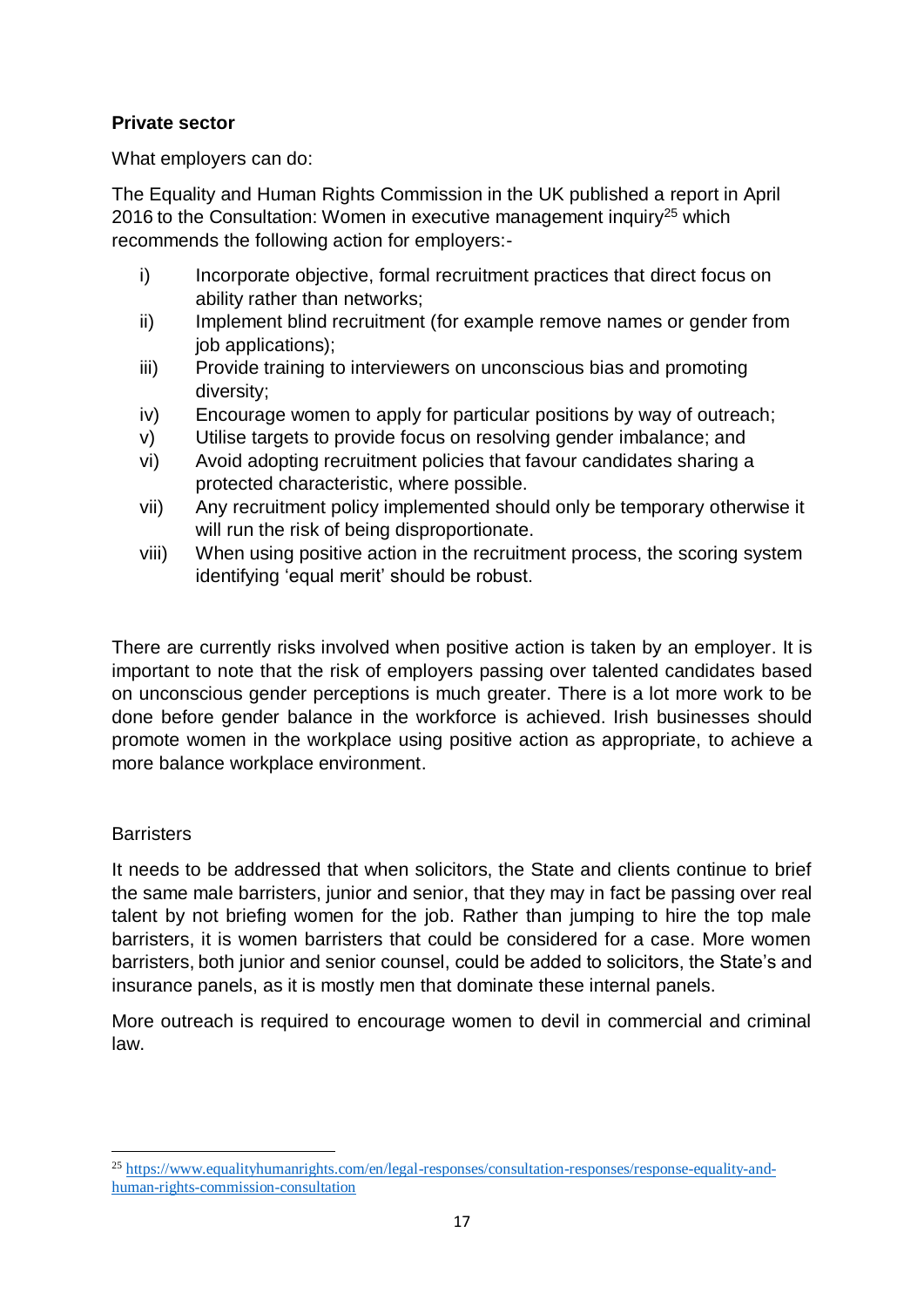#### Arbitration

A Pledge<sup>26</sup> has been taken globally in international arbitration that the international arbitral institutions will have at least 20% women arbitrators on their list of recommended arbitrators when providing a list to a client. This is something we could pledge to do here in Ireland when recommending a mediator or arbitrator domestically to widen awareness of the pool of available talent.

Work Life Balance Directive

This Directive provides an opportunity for change for employers to set more flexible working policies for their employees. The chance to share parental leave between parents would mean that not all caring obligations are directed towards woman. The State could support family care more which would help to remove the gender stereotype.

#### The Rooney Rule

The Rooney Rule refers to a recruitment strategy when hiring for head coaching vacancies in football. A team must interview at least one minority candidate. This has led to more hiring of minorities, over 20% overall. This is a strategy that businesses in Ireland could adopt to strive to achieve gender balance in the workforce.

The "Mansfield Rule"<sup>27</sup> is a global initiative that certifies that law firms consider at least 30% diverse lawyers for all governance and leadership roles. This initiative could be adopted by law firms in Ireland.

#### Men as agents of change

The vast majority of leadership positions are occupied by men. They could be called the 'gatekeepers' to the positions of power. One of the driving forces for change is the engagement of male senior leaders in the worlds of legal, corporate and politics. They can make a point of encouraging and promoting women in the workforce. The first woman Examiner was appointed in Ireland in June 2019, just one day after comments were made by Mr Justice Haughton of the Commercial Court that no woman had ever been appointed an Examiner in Ireland since the law was passed in 1990.<sup>28</sup>

<sup>26</sup> <http://www.arbitrationpledge.com/>

<sup>27</sup> <https://www.diversitylab.com/pilot-projects/mansfield-rule-legal-department-edition/>

<sup>28</sup> [https://www.irishtimes.com/business/retail-and-services/court-appoints-first-woman-examiner-to-restaurant](https://www.irishtimes.com/business/retail-and-services/court-appoints-first-woman-examiner-to-restaurant-business-1.3972285)[business-1.3972285](https://www.irishtimes.com/business/retail-and-services/court-appoints-first-woman-examiner-to-restaurant-business-1.3972285)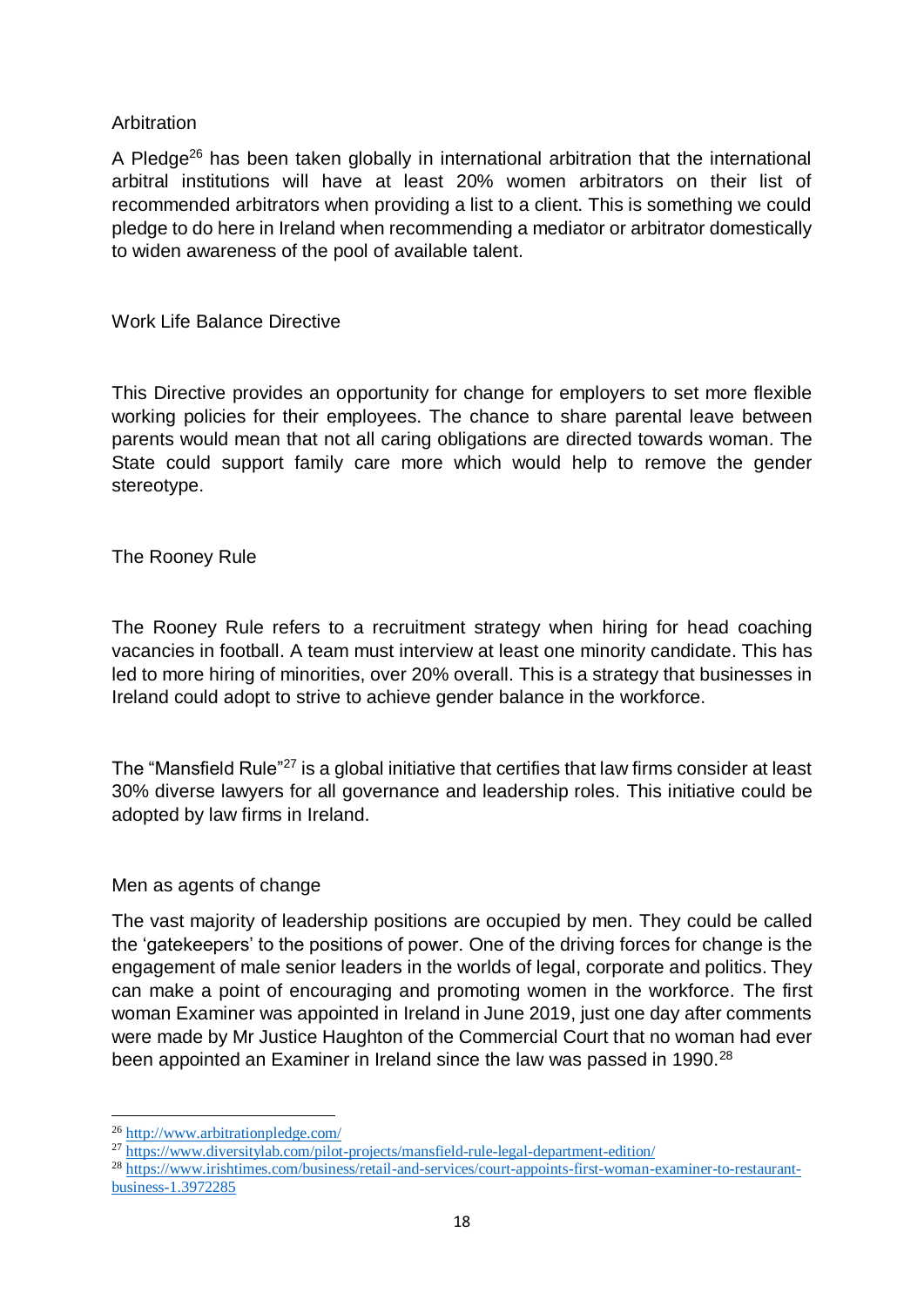Submission on Gender Pay Gap

The attached submission on the Gender Pay Gap was made by IWLA in the context of the Public Consultation Process on measures to address the Gender Pay Gap. IWLA relies on this submission in respect of the issues raised under Theme 2 for consideration by the Citizens Assembly.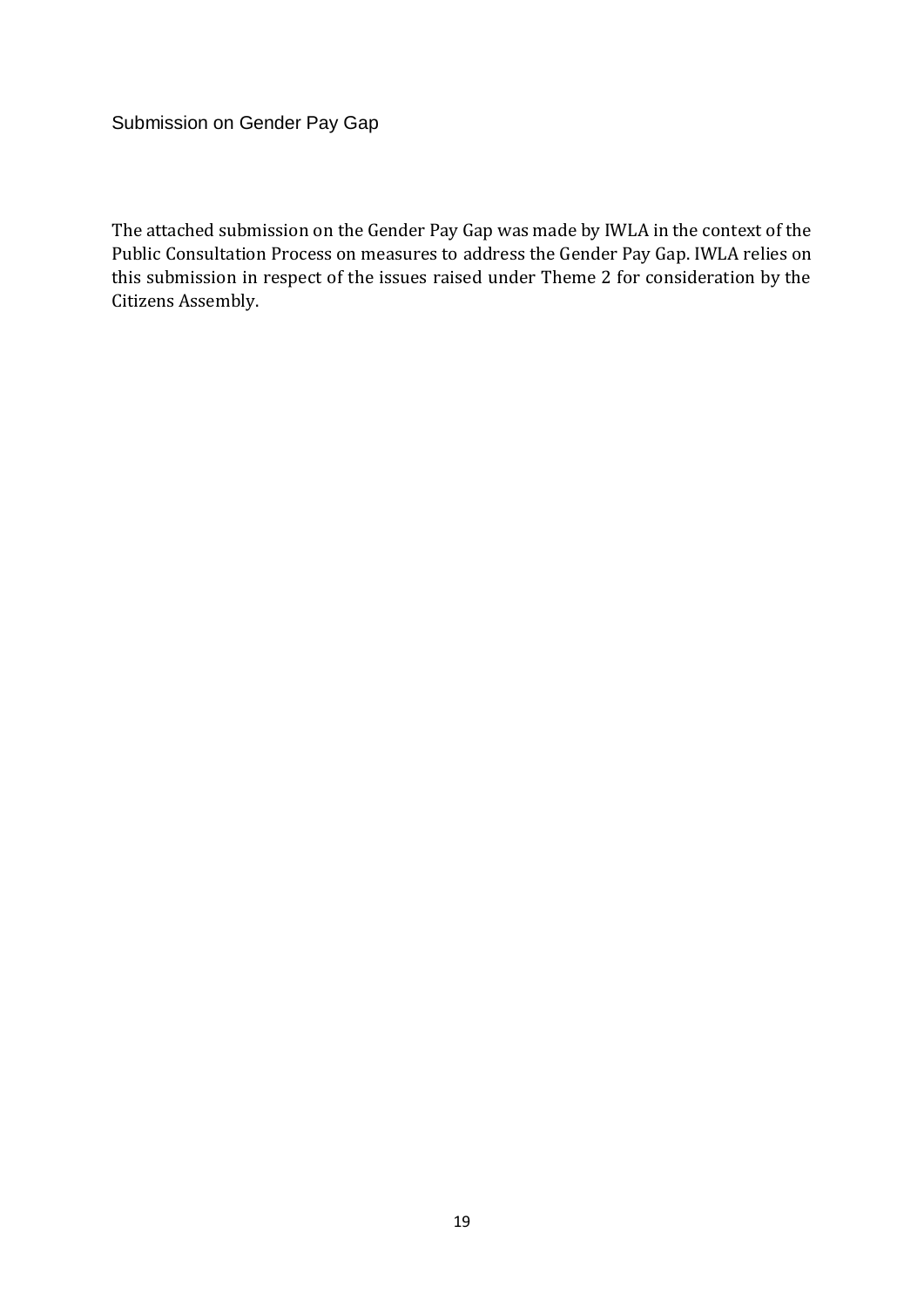

## **Irish Women Lawyers Association**

The IWLA strives to encourage and support women in the legal profession in Ireland by facilitating professional, social and educational networking between women lawyers and advocating for and advancing the interests of such women

# THE IRISH WOMEN **LAWYERS** ASSOCIATION

### SUBMISSION ON MEASURES TO TACKLE THE GENDER PAY GAP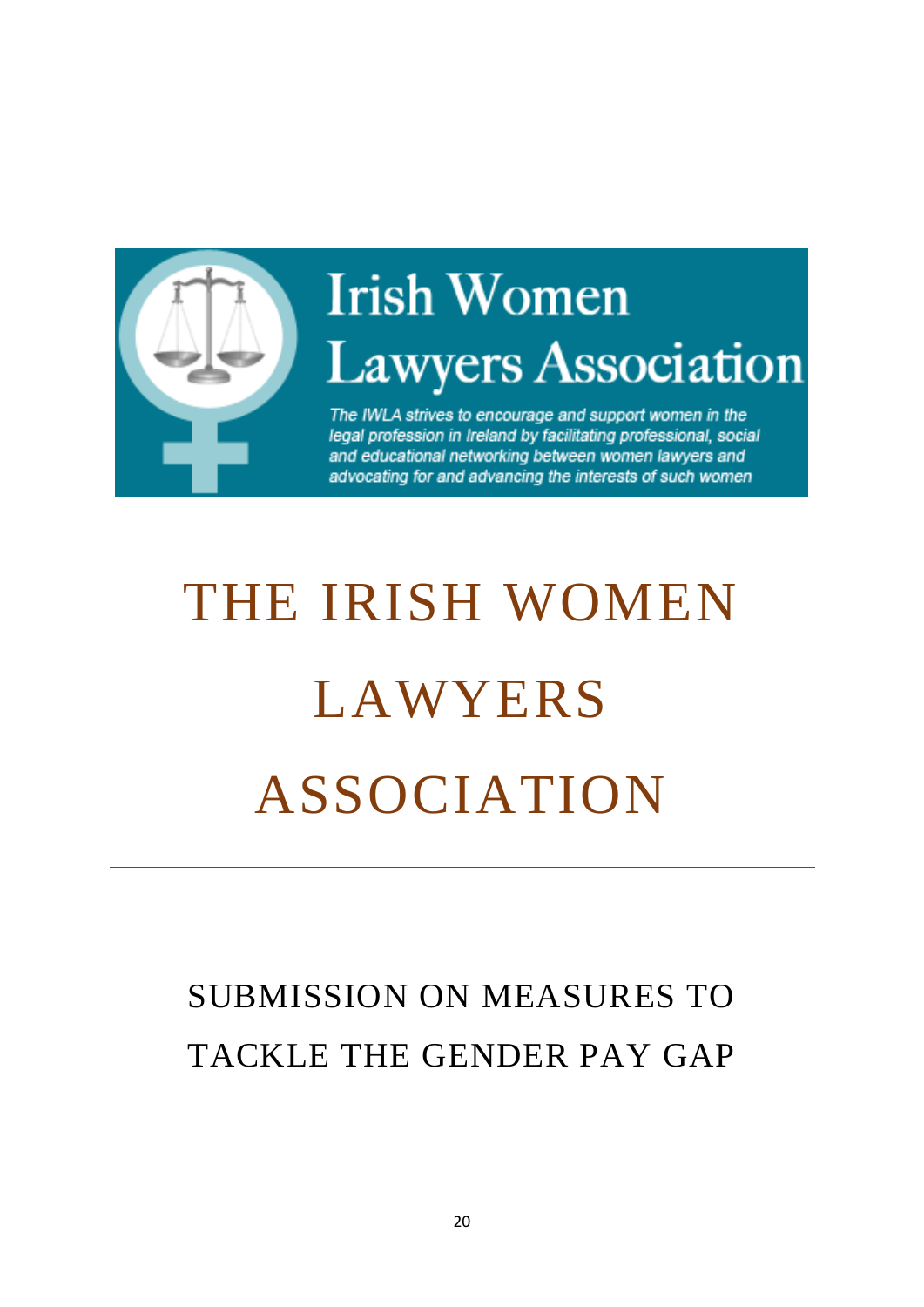The Irish Women Lawyers Association has amongst its members women employed in the legal professions, as solicitors, barristers, academics and also includes law students and trainees. The three pillars of the Irish Women Lawyers Association are:

#### **1. Networking**

- Providing a professional and social network for women lawyers in Ireland.
- Maintaining a forum for the exchange of ideas amongst such women
- Creating and enhancing awareness of women's contribution to the practice and development of the law

#### **2 Advocacy & Advancement**

- To encourage and assist the entry of women into the legal profession and their advancement
- To represent, advocate for and promote the interests of Irish women
- To promote career opportunities for women within the legal profession and the exploration of alternative work options

#### **3 Education**

- To enhance the legal knowledge and skills of women lawyers in Ireland by providing continuing legal education seminars consistent with IWLA objectives
- Promoting educational awareness both in the law and in areas that interact with or impacts upon the law
- To affiliate with academic institutions and with other third parties with similar objectives.

#### *INTRODUCTION*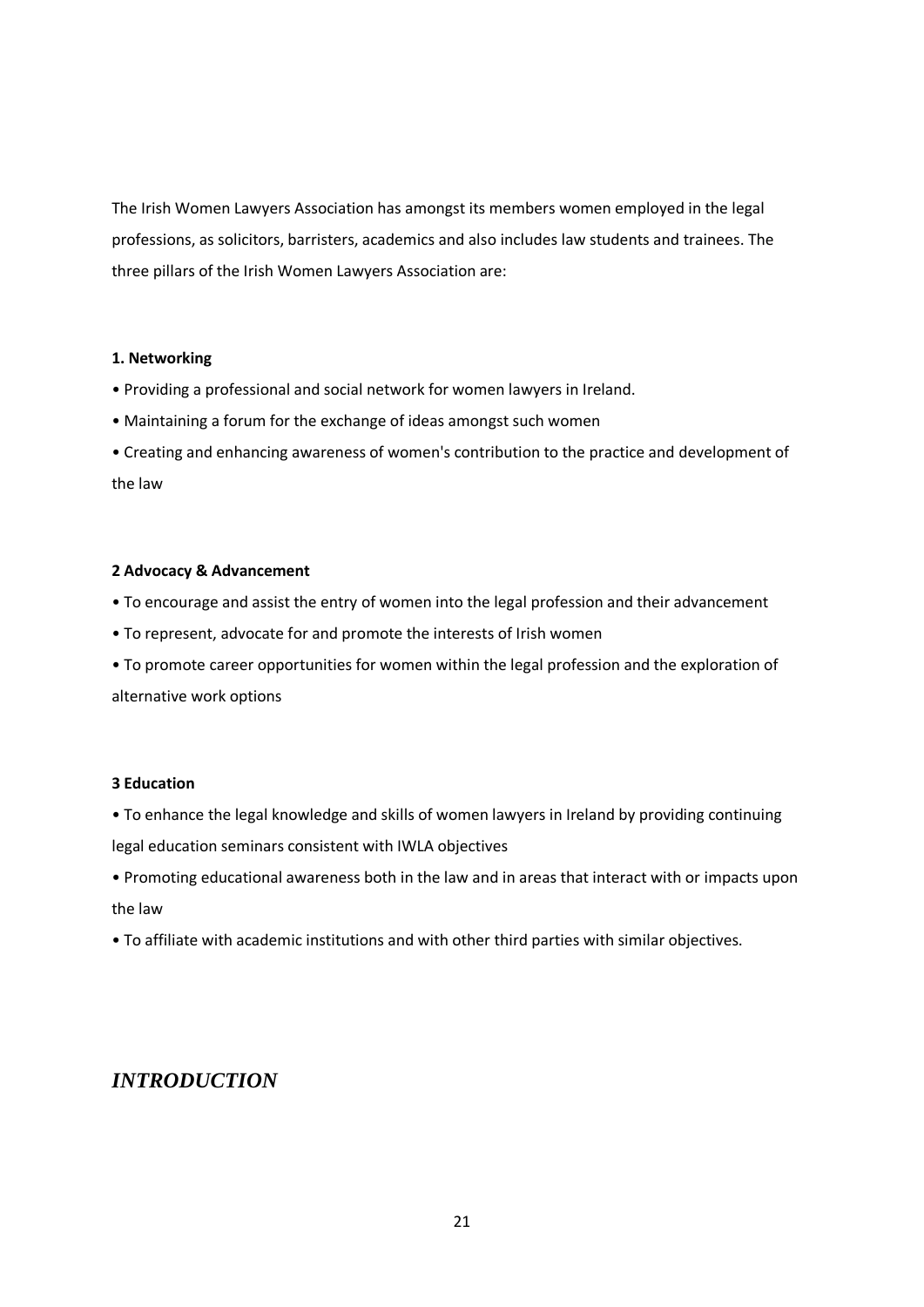The Irish Women Lawyers Association ("IWLA") welcomes the opportunity to engage in this public consultation process offering a perspective pertaining to the gender pay gap within the legal sector on behalf of its members. In particular we seek to offer suggestions as to the questions posed in the consultation invitation, namely:

- the factors creating the gender pay gap within the legal sector;
- the actions that need to be taken; and
- whether the IWLA can contribute to implementing these actions.

#### **Executive Summary**

The IWLA submits that there are unique characteristics which apply to the engagement of lawyers which should be considered in any reporting obligations on the gender pay gap which are introduced. In particular the IWLA submits that the scope of any reporting requirements should be sufficiently broad to encompass barristers and self-employed solicitors.

Failing to do so would remove a large cohort of workers from the context within which this important issue is considered. The impact of this would result in a lost opportunity to properly consider the underlying reasons for the gender pay gap in the sector. The opportunity to properly address those issues will also be lost.

The IWLA therefore makes proposals in this submission such that the definition of "worker" which is adopted for the purposes of reporting obligations on the gender pay gap, reflects the definition in the Employment Equality Act, 1998 (as amended). This would result in barristers and self-employed solicitors and other self-employed workers in the legal sector being included in any reporting requirements.

The IWLA submits that the state should adopt voluntary best practice reporting measures to address the gender pay gap.

Further the IWLA submits that the reporting mechanism which is introduced should be one which produces meaningful results from which the reasons for a gender pay gap can be properly identified with a view that positive steps can be taken to address those underlying issues.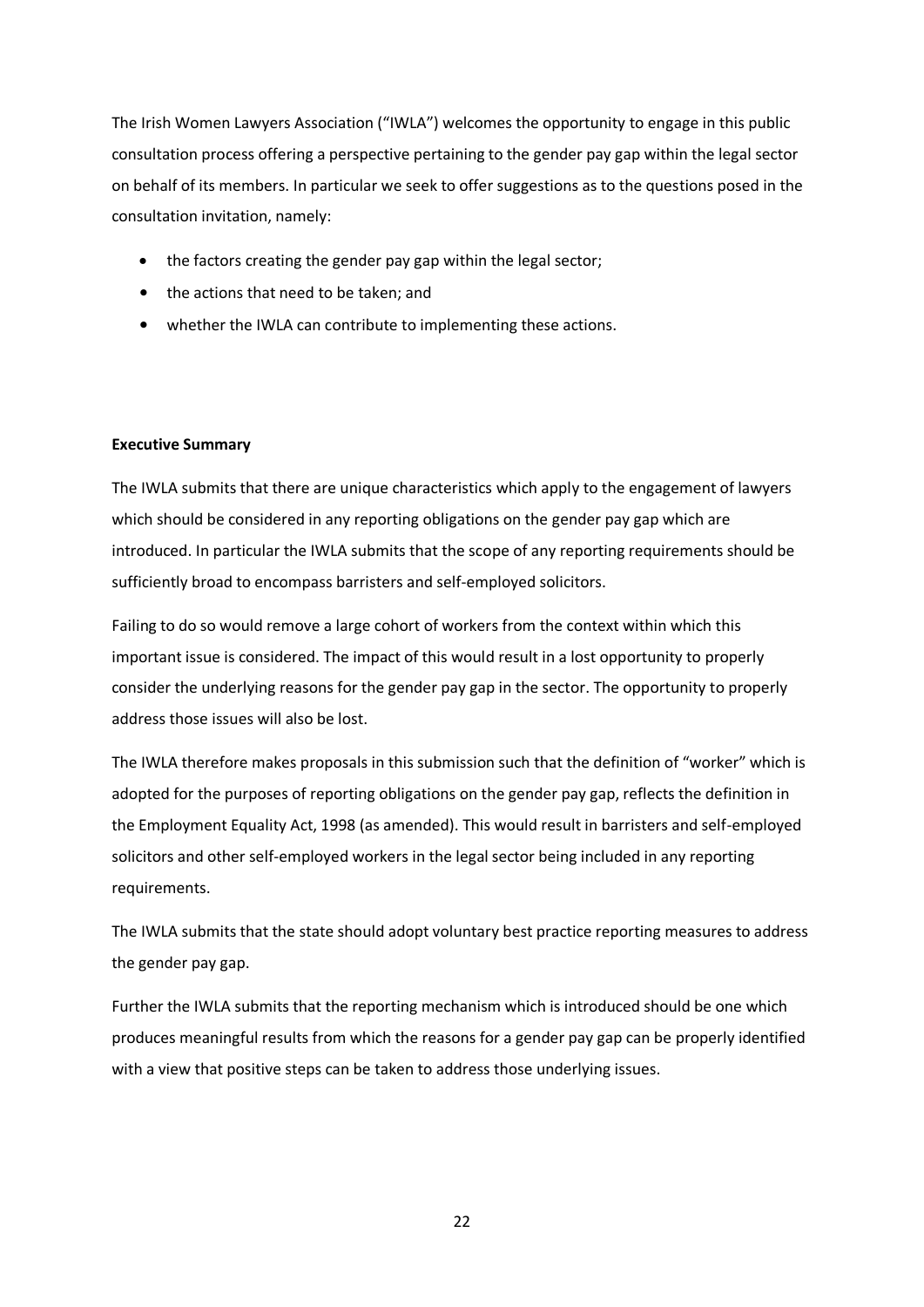#### *Gender pay gap within the legal sector*

The IWLA is aware that there is a gender pay gap in the sectors in which its members work:

- academic institutions
- law firms

-

- self-employed barristers, both junior and senior counsel
- in-house legal positions

There are substantially less women senior counsel than male, less female junior and senior counsel practicing in Commercial law, fewer women partners in legal firms, fewer equity partner women solicitors and fewer women judges.

While it is very difficult to ascertain the precise extent of the gender pay gap in the legal sector, having regard to the large number of self-employed workers (barristers and partners in law firms), it is still apparent that a gender pay gap exists.

This has been estimated as being in the region of 20%.<sup>29</sup> As regards barristers, it is currently very difficult to be specific as to a gender pay gap in this profession, given that barristers are selfemployed. However, having regard to an analysis carried out in 2014, in respect of fees paid by the Office of the Attorney General to barristers engaged on behalf of the state, a very concerning picture emerged as to gender inequality in respect of fees, including that female senior counsel who work for the state are getting paid less for each brief than men.<sup>30</sup>

Further evidence is apparent when one considers the gender breakdown in respect of criminal legal aid fees paid by the state in 2016 to barristers, wherein the top 12 junior counsel in that year were men and only one woman made up the top 20 senior counsel fee earners.

Important research was carried out in 2003 which considered many of the issues relevant to the gender pay gap in the legal sector.<sup>31</sup> At that stage the research clearly indicated a gender pay gap in

<sup>&</sup>lt;sup>29</sup> In its report Gender Pay Gap *Ireland 2016*, Morgan McKinley, in collaboration with Emolument.com estimated that the gender pay gap in the law sector was 20%.

<sup>&</sup>lt;sup>30</sup> Irish Times. 20 January 2014. Elizabeth Fitzgerald. "Barrister Fee records reveal scale of gender inequality" <sup>31</sup> Gender Injustice. Feminising the Legal Profession. Ivana Bacik, Cathryn Costallo and Eileen Drew. Trinity College Dublin Law School. 2003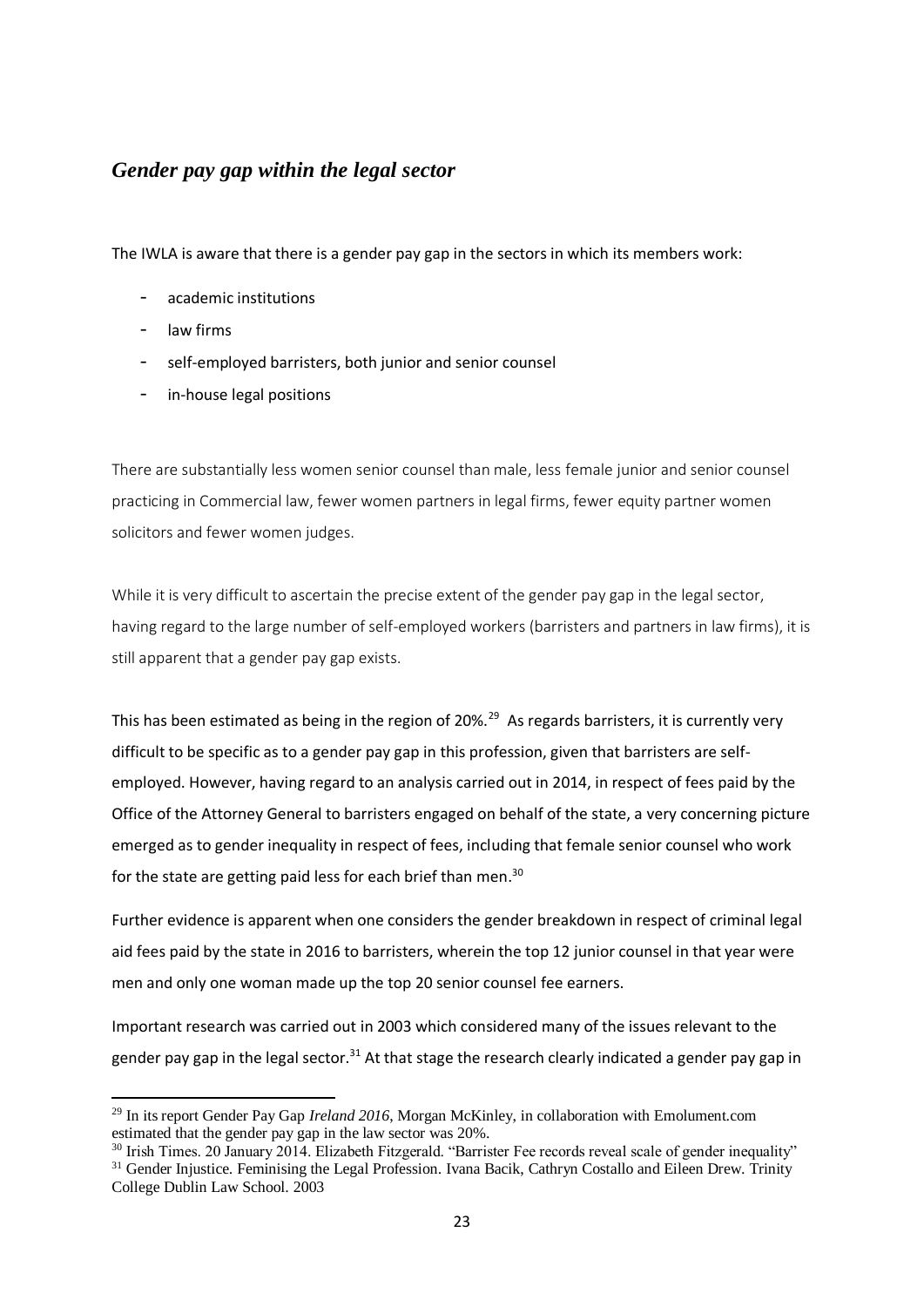respect of the legal sector in both the private and public sectors. The IWLA is currently undertaking research to update the findings made in 2003 and to consider whether the situation has changed.

#### *Factors creating the gender pay gap within legal sectors*

While there are many factors which give rise to this situation the following are likely contributing factors:

#### *Barristers:*

- Barristers receive their work from solicitors. Sometimes the solicitors are directed in their briefing policy by their client and otherwise the solicitor has autonomy over who they choose to brief. Unconscious bias can result in solicitors' briefing policy being informed by stereotype impressions as to gender preference, suitability or ability for different work areas. For example, there can be a perception that female barristers are more suitable for family law matters, litigation relating to children, medical negligence cases relating to gynaecological health or personal injuries cases involving female plaintiffs with scar injuries. In matters of criminal law, female barristers may be more likely to be briefed in rape cases and male barristers in murder cases.<sup>32</sup>
- Commercial practices at the bar remain predominantly male practices with the resultant higher earning potential associated with a practice of this nature. This is exacerbated by the existence of a natural male network within the sector which has the effect of making it more difficult for women barristers to infiltrate. In other words, it becomes more challenging for women lawyers to achieve the experience and the profile necessary to encourage commercial law firms to instruct them in such cases.
- On occasion the bias may be conscious or unconscious but may not be bias on the part of the instructing solicitor but that of the engaging client. However, where the bias is that of a client, it may well be passed on in the briefing policy of the firm.  $33$

<sup>&</sup>lt;sup>32</sup> The Gender Injustice Report (2003) identified an over-representation of female lawyers in family law and an over-representation of male lawyers in commercial, competition, EU and criminal law.

<sup>&</sup>lt;sup>33</sup> In the event that the basis for the client's preference is discriminatory, this may constitute a "direction to discriminate" to the instructing solicitor, which is prohibited as unlawful discrimination under both Irish and European equality legislation. However this is not something which can currently be readily identified.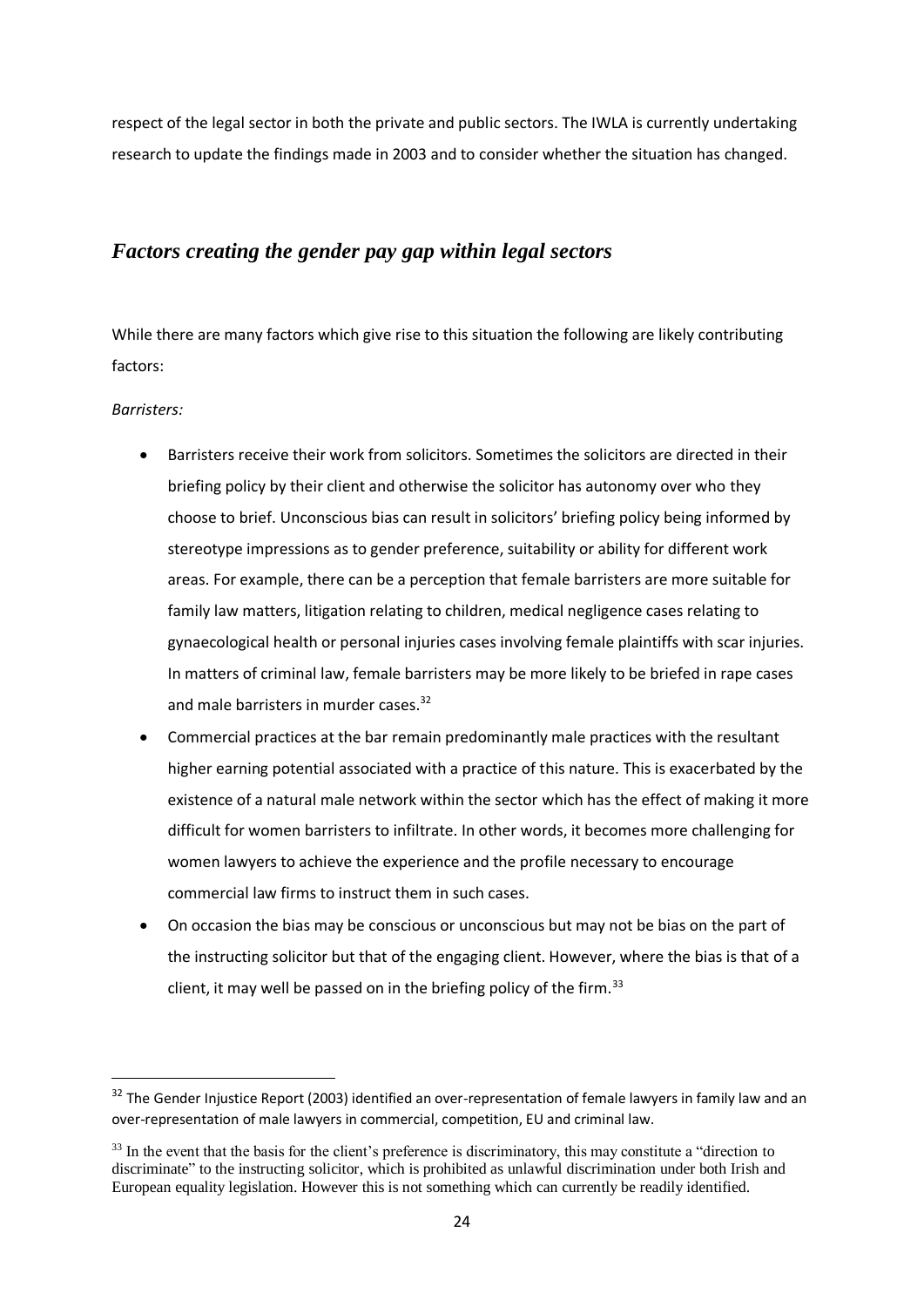- Solicitors on occasion may also consider that it is more important to brief male barristers, being the "breadwinners" in their households and on occasion consider that female barristers are practicing for reasons other than financial necessity.
- From the perspective of barristers, a risk of losing ones' practice if a female barrister takes time out for maternity purposes discourages some women from taking time off work. This can have serious health and safety implications for these workers which can make their career at the bar unsustainable in the long term.
- Many women barristers who have busy practices and busy family lives do not have the time available to professionally network to further develop their practices, nor to engage in other professional activities which could assist them in becoming senior counsel at a later stage.
- Male barristers may have more time available in the evenings to work than their female colleagues who have families. This results in male barristers being in a position to be more productive with the resultant higher earnings from their higher productivity.
- There are substantially fewer female senior counsel than male, which has the knock-on effect of a more pronounced gender pay gap at senior levels in the profession.
- When all other factors have been taken into account, discrimination on the grounds of gender remains a possible factor.

#### *Solicitors*

- Similar unconscious bias can pertain to female solicitors who are subjected to stereotyping as regards the work they undertake. The bias can arise from the client or it can arise within particular practices.
- This manifests itself in female solicitors perhaps being considered more suitable for family type law versus criminal or commercial law.<sup>34</sup>
- Women solicitors can be perceived as being potentially less available to provide the level of productivity required in the long hours culture in many firms.
- This can arise in the context of women lawyers who have children or are perceived as likely to have children.
- A culture of long working hours driven by billable hours practices in law firms, can become unfeasible for some women in the context of family commitments, either in respect of young children or caring responsibilities for elderly persons, or for other personal reasons.

**<sup>.</sup>** <sup>34</sup> The Gender Injustice Report (2003) identified an over-representation of female lawyers in family law and an over-representation of male lawyers in commercial, competition, EU and criminal law.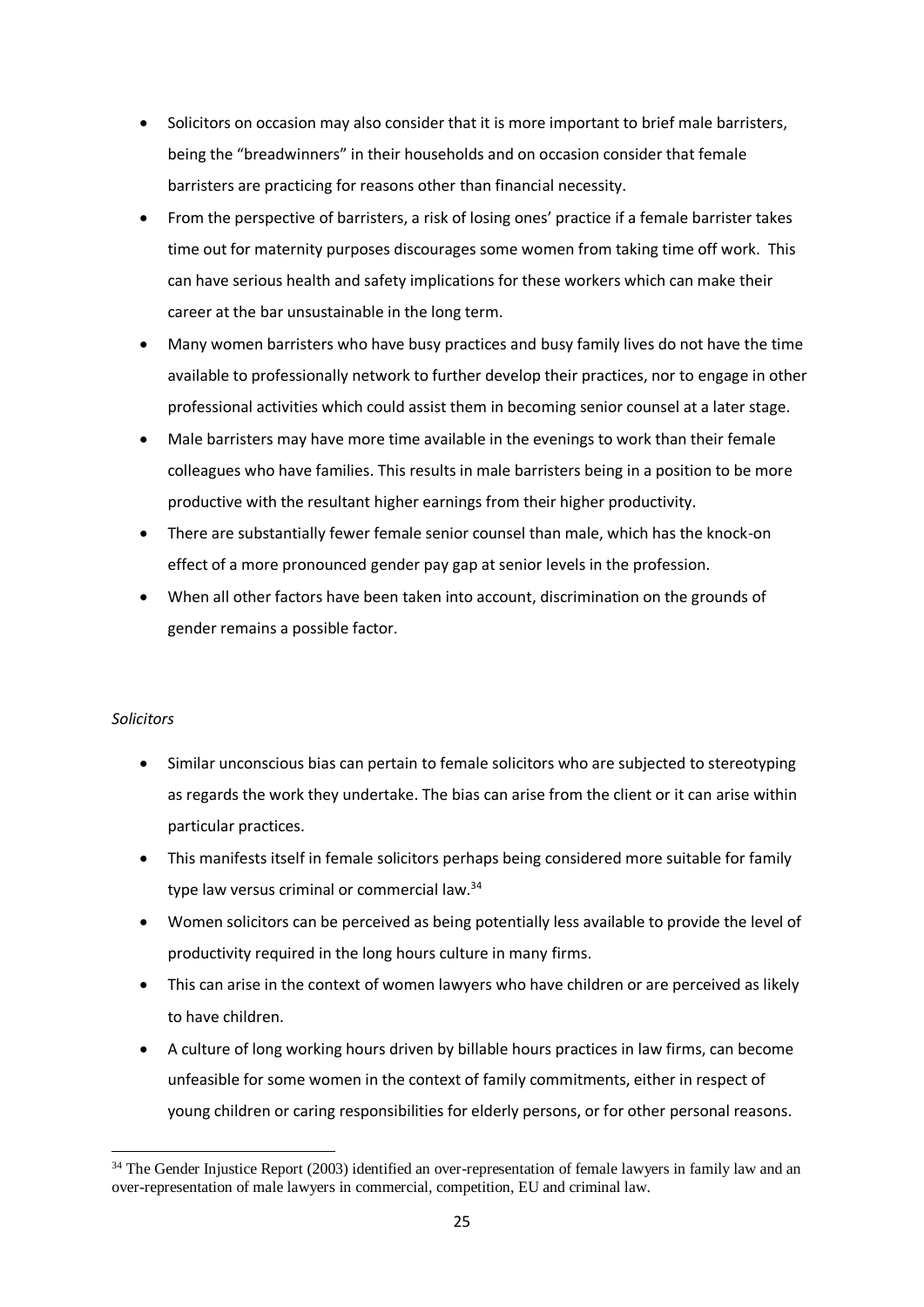- This can result in a lower number of woman lawyers being willing or available to progress to senior ranks within their practices.
- Discrimination on the grounds of gender can also be a possible factor.

#### *Actions that need to be taken*

The IWLA submits that, many measures could be taken relating to increasing awareness at educational level and professional level, providing training and mentoring for women lawyers to encourage their professional development<sup>35</sup>, and further efforts to support women in relation to needs which they and their families may have as regards childcare or elder care, together with family appropriate working hours. These points have been well articulated to date by many contributors to this and other consultation processes in relation to gender pay equality. The IWLA supports calls for further action in respect of these measures.

#### **Proposals**

**.** 

In addition, the IWLA, in suggesting action that should be taken, for the purposes of this submission, seeks to focus on the unique factors which pertain to the legal sector, as outlined in the Introduction above.

The IWLA is of the view that comprehensive reporting of matters relating to the gender pay gap in the legal sector will assist the understanding of the factors giving rise to such a pay gap. Understanding those factors will better enable the sector to address the underlying causes for such a gap, and hence can contribute positively to the reduction of the pay gap and the elimination of inequality within the legal sector. The reporting mechanism which is adopted should be one which can produce valuable information which can be used to achieve positive results. An inadequate and incomplete reporting structure of a limited cohort of workers would possibly produce information which will not provide the same opportunities for redressing the gender pay gap which exists.

<sup>&</sup>lt;sup>35</sup> Mentoring could be implemented through mentoring programmes using/supporting the model recently adopted by The Law Society of Ireland and Bar of Ireland in collaboration with IWLA: The Law & Women (L&W) Mentoring Programme.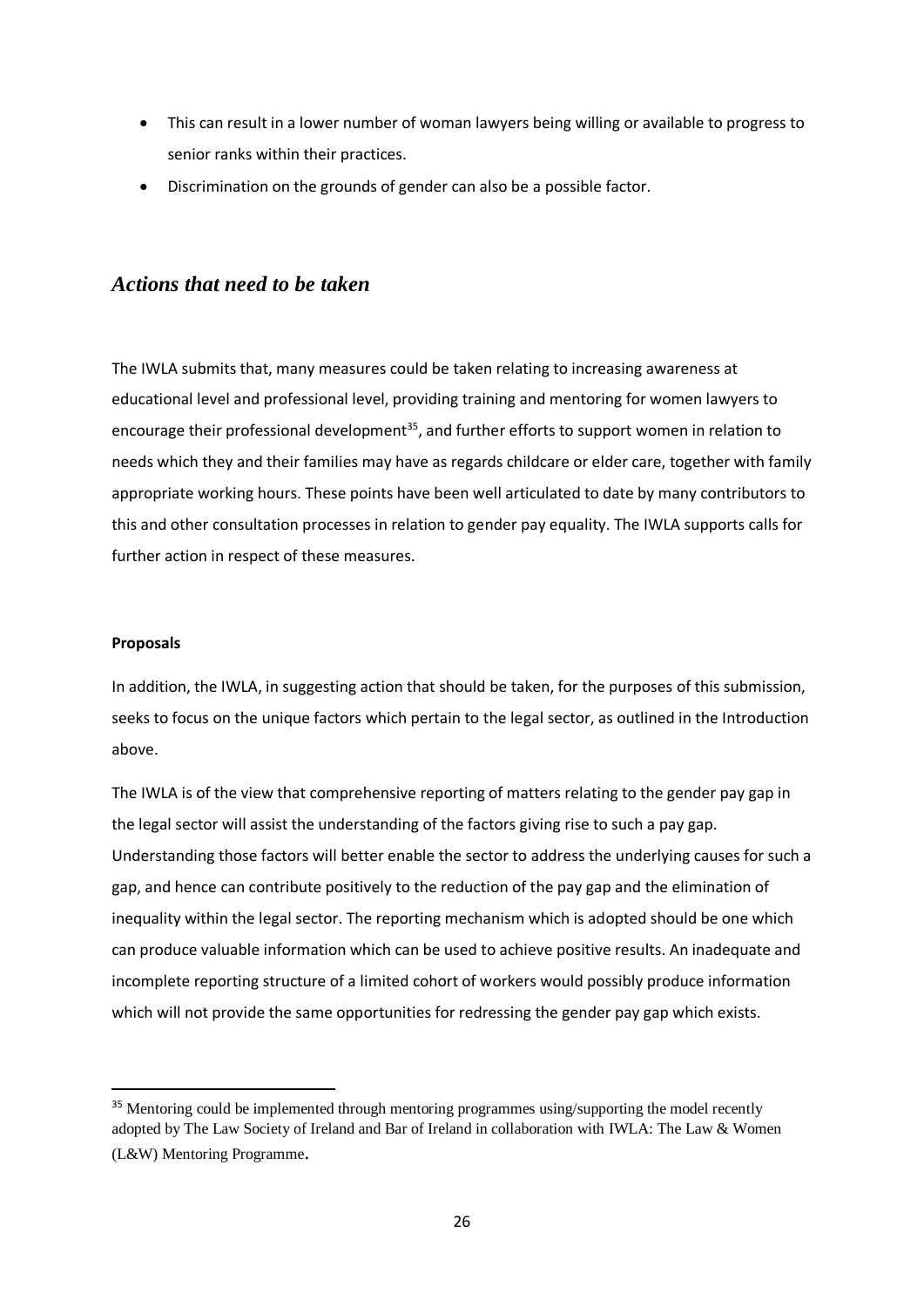From the perspective of the Irish Women Lawyers Association, there are 3 specific actions which should be adopted when considering any requirement to report on a gender pay gap:

- 1. The scope of any reporting requirements should encompass workers who meet the definition in the Employment Equality Act and not be limited to employees.
- 2. Government departments and state bodies should report on the gender pay gap in respect of all persons who provide personal service, irrespective of whether those persons are employees.
- 3. The reporting mechanism which is adopted should be one from which meaningful results can be identified.

#### **1. Employment status**

Employees are workers who are engaged pursuant to a contract of employment, being a contract of service.

Barristers are predominantly self-employed. While barristers provide personal service to a solicitor who engages them on behalf of a client, they are not employees. Solicitors, legal secretaries, legal administrators, and legal academics may also be engaged pursuant to contracts which are not contracts of employment. Partners in law firms are not employees.

Any measures to report on the gender pay gap in respect of employees only, will result in a large cohort of workers in the legal sector remaining outside any such reporting. This is a sector in which there is large female worker representation, and any under-reporting in this sector must be avoided.

The IWLA submits that this should be addressed by ensuring that the scope of any reporting requirements should not be limited to persons who are employees. In that regard, we propose the following:

➢ **The scope of any measures to address the gender pay gap, including any reporting mechanisms and requirements which are implemented, should apply to workers as defined by the Employment Equality Act, 1998. This would therefore include persons engaged under a contract "whereby he or she agrees with another person personally to execute any work".**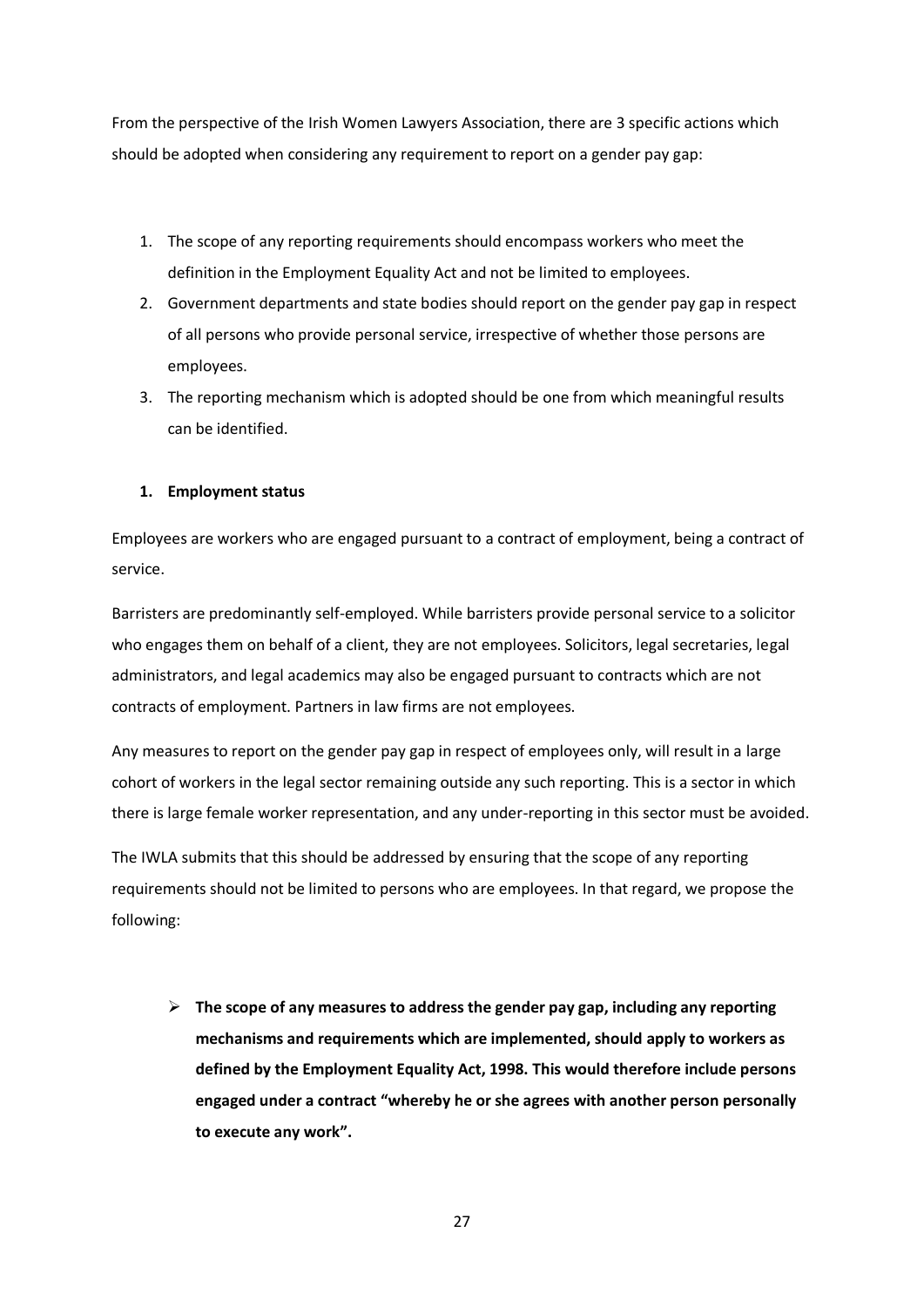The IWLA submits that it is appropriate that any measures which are introduced are extended to workers, as defined by Employment Equality legislation. This is the practice which has been adopted in the UK where the definition in the Equality Act, 2010 is used for gender pay reporting purposes. Not only would this have the effect of including within any such process workers who are engaged to provide personal service but it would be appropriate that there be a consistent approach to equality measures and anti-discrimination measures on a general basis.

It should be noted that it is not just the legal sector which is populated by workers, who are not employees. Modern employment practices throughout the Irish economy are such that many workers are not deemed to be employed under contracts of employment. Atypical contracts are common which are devoid of the legal concept of mutuality of obligation, which has the effect of depriving the workers under such contracts of establishing that they are employees, notwithstanding that in many other respects workers are de facto employees and in particular are providing personal service. Such contracts include zero hour contracts, "if and when" contracts and other contracts of personal service, but without the express obligation on the worker to accept all work offered to the worker. If a traditional definition of employee is used, a huge cohort of workers, and in particular female workers, would be excluded.

In circumstances where the Irish Women Lawyers Association is of the view, that a gender pay gap exists within the legal sector, any limitation in the scope of the measures adopted which would exclude these persons would serve to perpetuate such a gap and would result in a missed opportunity to address this issue. It would leave entirely unaddressed a large cohort of female workers who are already earning less than their male counterparts.

#### **2. Public Sector Measures**

The Irish state is the largest single consumer of legal services. In that context, it is reasonable that any gender pay gap which exists as between lawyers engaged by the state is identified. If identified, it should be addressed. In that context, irrespective of any measures which are ultimately imposed on private sector employers, the IWLA submits that all government departments and state bodies, and any bodies which discharge pay to persons they engage to provide personal service, from public funds, should adopt a voluntary best practice model as regards gender pay gap reporting. This would include the Attorney General, The Chief State Solicitor, The HSE, The DPP and any other state bodies who use or fund the engagement of persons to provide legal services. The IWLA therefore proposes that the state adopt: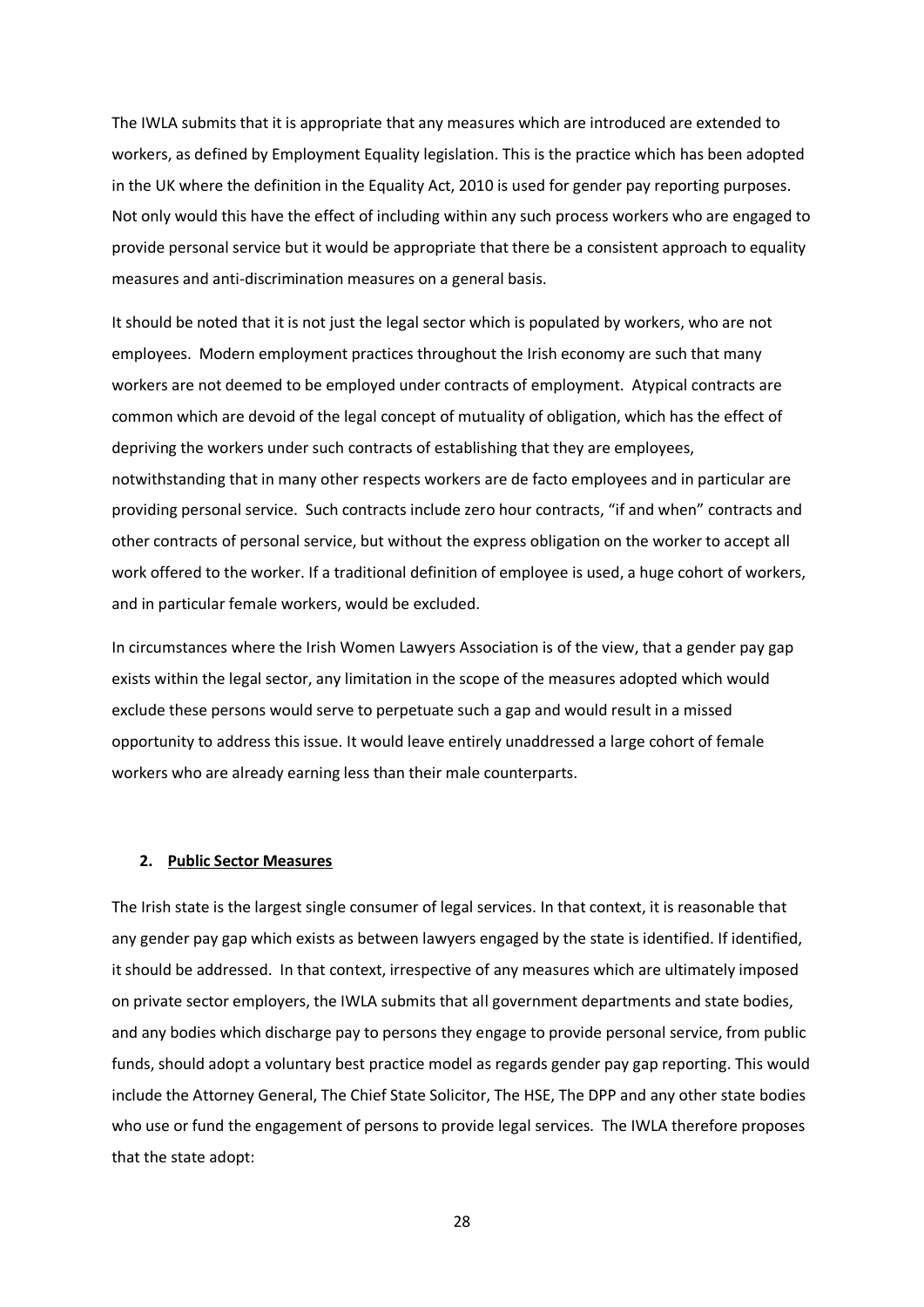- ➢ **Voluntary gender pay gap reporting of all legal services procured by means of public funds.**
- ➢ **Law firms who provide legal services to the state should in any procurement or tendering competition or process for the provision of such services, report the gender pay gap in their firm, to include counsel fees and partner income.**

#### **3. Reporting Mechanism**

The Australian model for reporting on the gender pay gap considers the like-for-like remuneration of standardised occupational categories.

The model adopted in the UK is based on a calculation which applies to all persons working for a particular employer, including the most senior management. There is no room within the model for a calculation which compares persons with the same or similar jobs or working hours. Given the principle of equal pay for equal work, the IWLA submits that a model which does not report on "like for like" work would not conform with this principle.

The IWLA submits further that a model of this nature will not produce results which will readily assist a willing employer to identify the underlying reasons for a gender pay gap and to eliminate discrimination where it exists.

 $\triangleright$  The IWLA submits that a reporting model should be adopted which produces meaningful results from which positive measures to address the gender pay gap can be developed. The IWLA submits that the Australian model is more appropriate as a guide for an Irish reporting model than the model adopted in the UK.

This is particularly appropriate in the context of legal fees, where a like for like comparison is essential to properly identify the gender pay gap. Pursuant to a Freedom of Information request on the part of the Irish Times in 2014, an analysis of fees paid to barristers engaged by the Attorney General in the period from 2002 to 2012 was carried out. While the average payment to female senior counsel grew from 47 per cent of the average payment received by male senior counsel in 2002 to 97 per cent of the average payment received by male senior counsel in 2012, the average payment per brief as a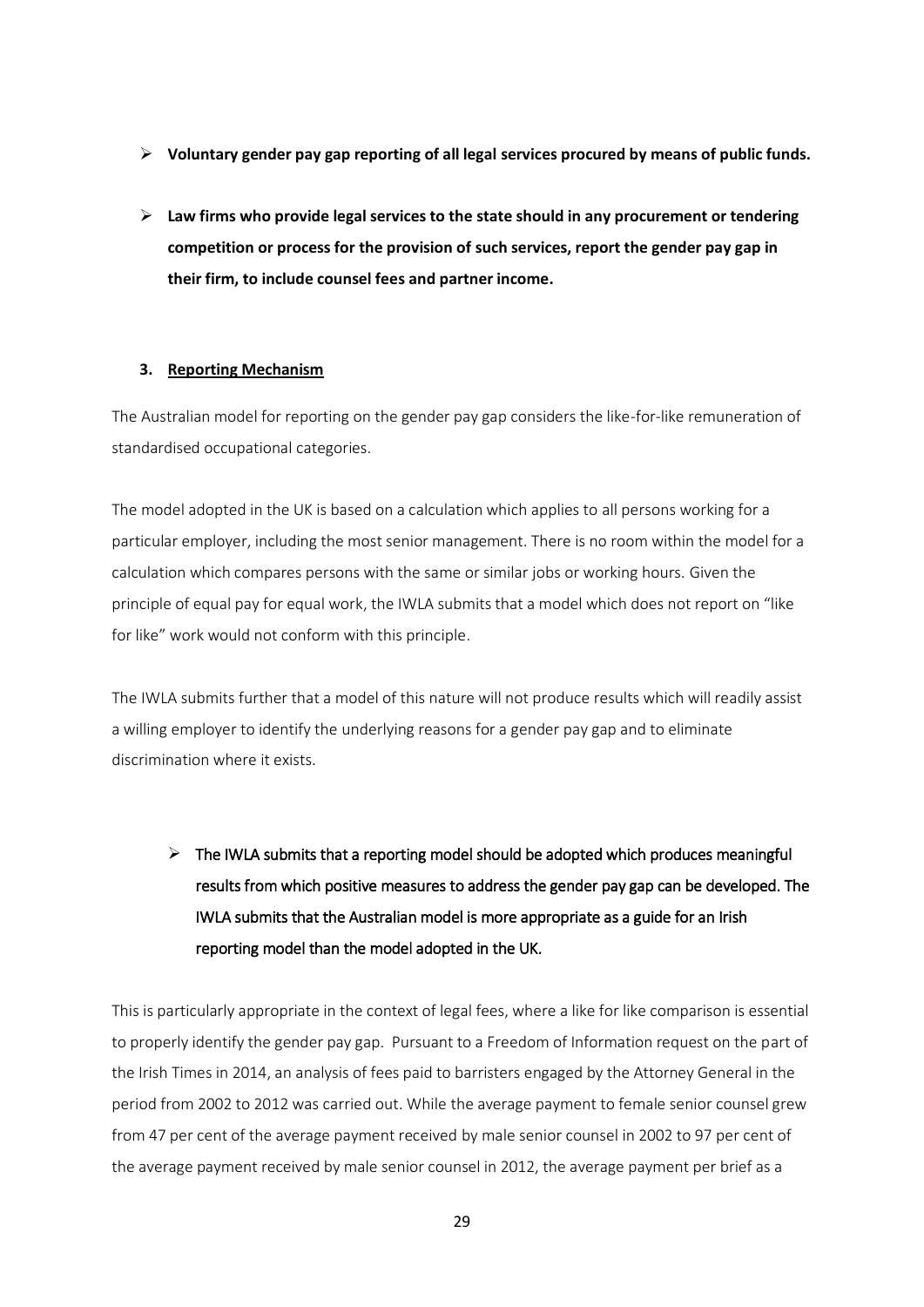different measure provided "*startling results*" with the average payment per brief for female senior counsel just 88 per cent of that of male senior counsel, although this was a significant improvement from 58 per cent in 2002. According to the Irish Times, these figures indicated that female senior counsels were "*taking more briefs and getting paid less for each brief*". The question was posed "*Are male senior counsels getting more complicated and time-consuming work or are they charging more for equal services?*" 36

The IWLA submits that gender pay gap reporting will identify questions such as this and will enable such questions to be answered.

Comparing pay at associate or junior level in law firms may produce a very different picture than when pay at senior and partner level is compared.

Again, the IWLA submits that the "equal pay for equal work" principle ought to be reflected in the reporting model which is adopted.

#### *Whether the IWLA can contribute to implementing these actions.*

-

The IWLA is committed to working with its members in advocating for measures to reduce the gender pay gap in the legal sector.

<sup>&</sup>lt;sup>36</sup> Irish Times. 20 January 2014. Elizabeth Fitzgerald. "Barrister Fee records reveal scale of gender inequality"